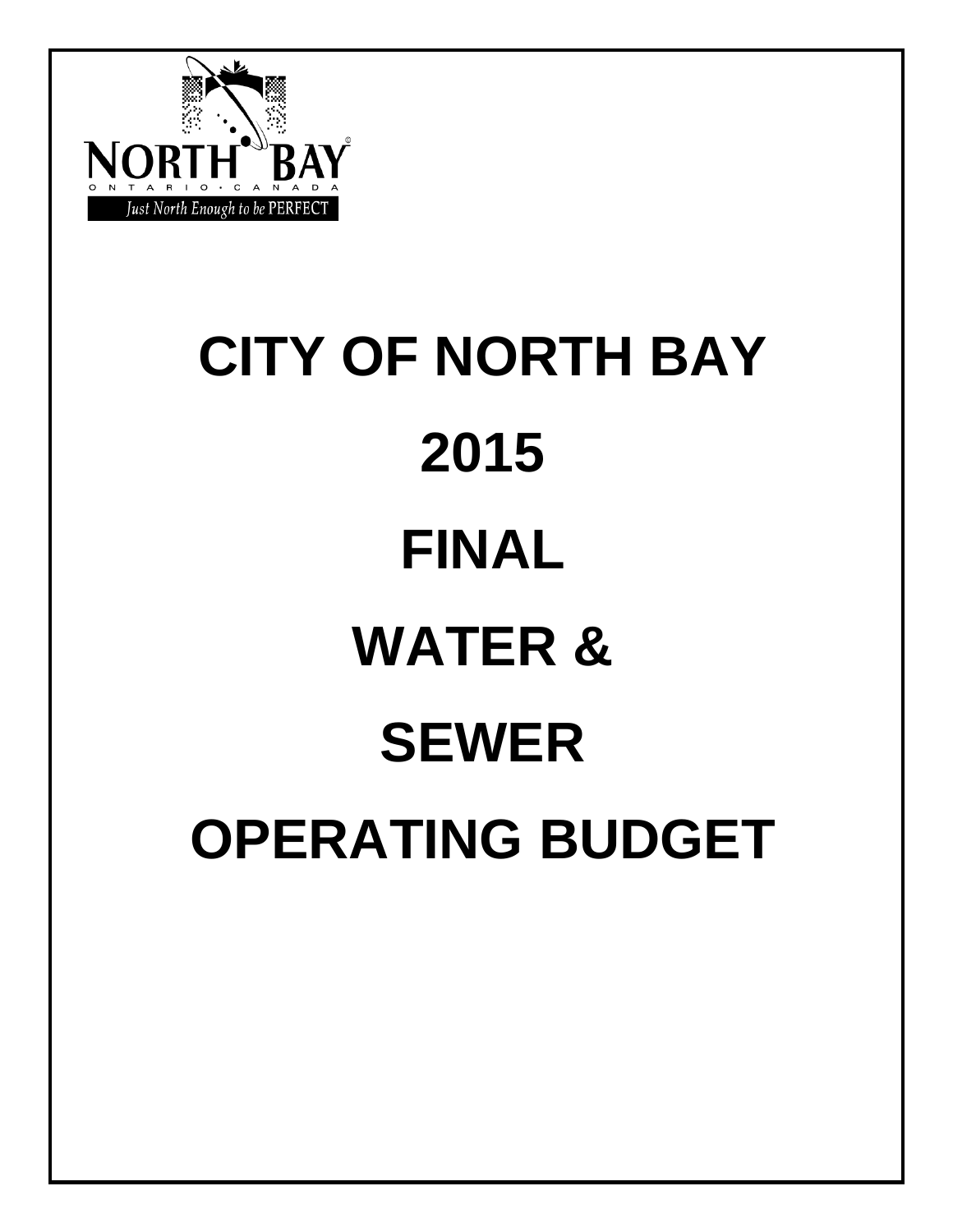#### **City of North Bay**

#### **Report to Council**

Report No: CORP 2014-119 Date: December 1, 2014

Originator: Laura Boissonneault

Subject: 2015 Administration Water & Sewer Operating Budget

#### **Recommendation:**

That the 2015 Administration Water & Sewer Operating Budget be received and referred to the Engineering, Environmental Services, and Works Committee.

#### **Background:**

During October 2014, the Managing Director of Engineering, Environmental Services, and Works and associated management teams met with the Chief Administrative Officer, Chief Financial Officer, Director of Financial Services and Manager of Financial Services to review their 2015 Preliminary Water & Sewer Operating Budget submissions. Attached is a summary of the proposed 2015 Administration Water & Sewer Operating Budget.

**Budget Guidelines** – The 2015 Administration Water & Sewer Operating Budget was prepared with the following guidelines:

**Service Delivery** – The preliminary budget was prepared with Management's projections and lowest cost estimates to deliver existing service levels to the taxpayers. This may include alternative service delivery methods that will assist to offset the general pressures of rising costs. The preliminary budget includes these changes which are outlined within the summary entitled 'Notable Adjustments'.

**Expenditures** – These represent management's best estimates to deliver the current level of services. Management's estimates include:

- Annualized approved Council initiatives or partial items within the 2014 Operating Budget
- Inclusion of contractual agreements
- Legislated changes that came into effect

**Change in Methodology** – The 2014 year was filled with business process analyses and workflow reviews. Managers and Supervisor's knowledge of their business has been more closely united with financial budgets and actual expense projections. The exercise in 2014 has led to the development of a 2015 budget with new philosophies and estimates. A specific example would be the allocation of shared personnel and goods and services between water/sewer/storm divisions. Traditionally the allocation was based on 60% water, 35% sewer, and 5% storm. Moving forward, the new allocations within the 2015 Budget are 50% water, 40% sewer and 10% storm. This change is a result of engaging the front line staff and strengthening the link between operations and financial reporting.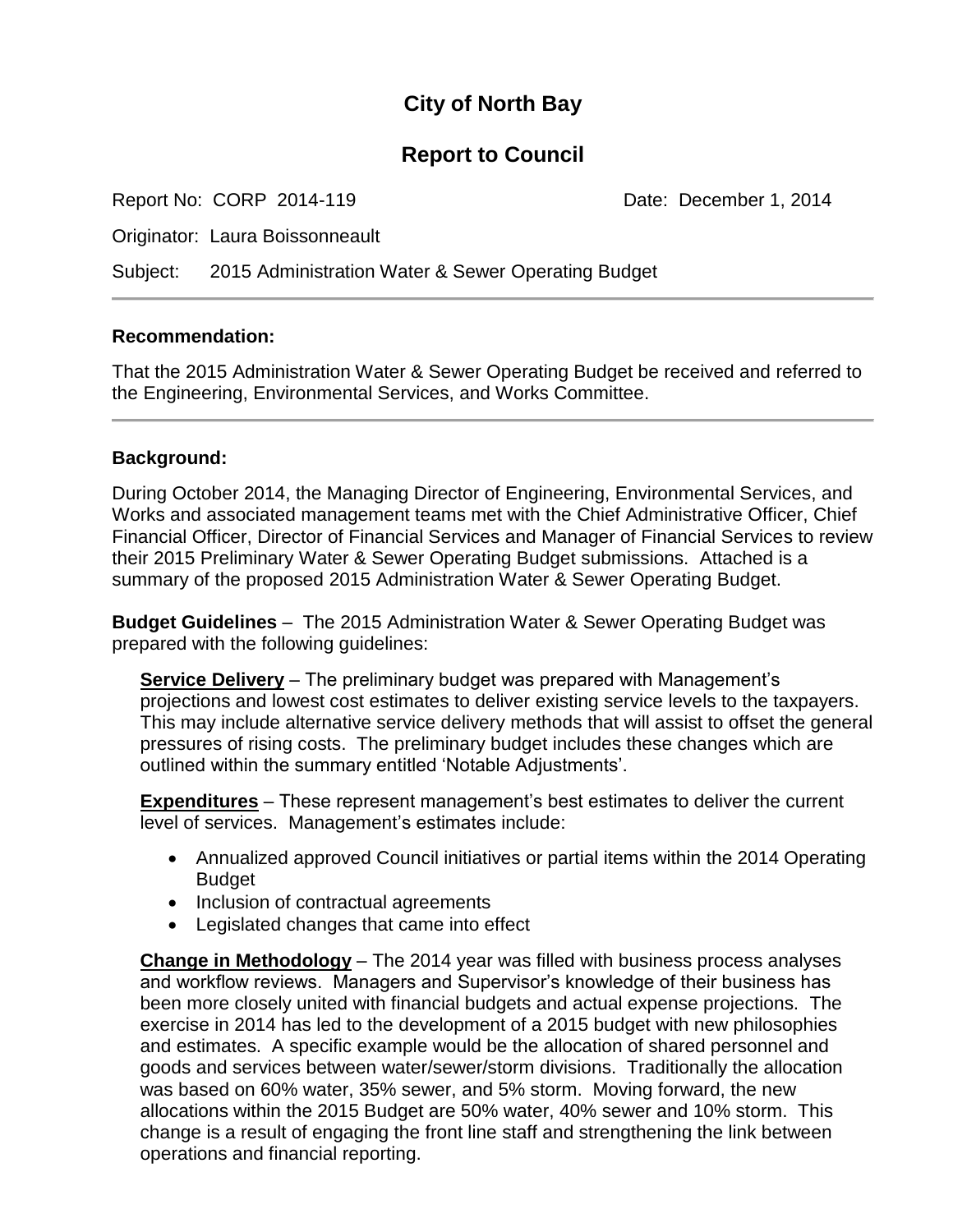**User Fees** – User fees projecting to increase revenues will be tabled with details on  $\overline{\text{December}}$   $8^{\text{th}}$ , 2014 with a scheduled Public Meeting in the new year that complies with the required minimum 21 day notice. It is important to note that not all instances of user fee increases will result in increased revenues.

**Utility Costs** – Finance obtained rate estimates from North Bay Hydro and other utility experts. The projections take into consideration the prior year's actual and expected future trends. Calculations include such items as the benefit of energy efficiencies gained through capital investments and enhanced education programs to improve energy conservation. The enclosed budget assumes hydro and gas increases at 5% accordingly.

**Other Revenue Estimates** – These estimates are based on trends, historical data, current rates, approved rate increases, and any known revenue reductions.

**Long Term Capital Funding Policy** - Results in an increase of approximately \$499,292, with debt principal and interest representing \$412,762 of this increase. The remaining \$86,530 increase is directly related to capital levy funding.

**Staff Complement** - Changes to staff complement are outlined in the 'Notable Adjustments'. All staffing costs and Full Time Equivalents (FTE) (including positions directly related to Capital) are reported in the operating salary, wages, and benefit costs, with any associated offsetting revenue from the Capital Budget being recorded accordingly.

**Fringe Benefits** - All staff benefit costs have been calculated and updated by the Finance Department and are reflected within the departments that individuals are assigned. Benefits include items such as Employment Insurance, Canada Pension Plan, WSIB, OMERS, EHT, LTD, Life, AD&D, dental and major medical.

**Insurance** - is estimated to increase by 10%. The City's insurance period is from May to April. Therefore, the first 4 months of 2015 is known and the 10% increase is then applied to the remaining 8 months. Based on our understanding of the insurance market, this estimate is optimistic with possible increases potentially being closer to 20%.

**Risks** – As with any budget, there are risks associated with forecasting expenditures and revenues. Many municipal expenditures are non-discretionary. Factors such as water and sewer line breaks, emergencies, fuel costs, insurance rates, utilities, etc. may significantly impact actual net municipal costs resulting in budget to actual variances. The tabled budget contains no contingency account to mitigate any of the aforementioned risks. A new risk in 2015 is the change of implementing water and sewer billing from meter reads. Water and sewer operations are volatile and highly contingent on weather and economic conditions. The City's risk rises in this regard once water meters are the basis of billing as a portion of the water revenue is dependent upon the volume being consumed by users.

**Reserves –** The establishment of reserves provides some ability to respond to emergencies and to absorb some operational deficits. The balance in the associated reserves as at November  $24^{th}$ , 2014 is \$2,824,775 and is allocated as follows: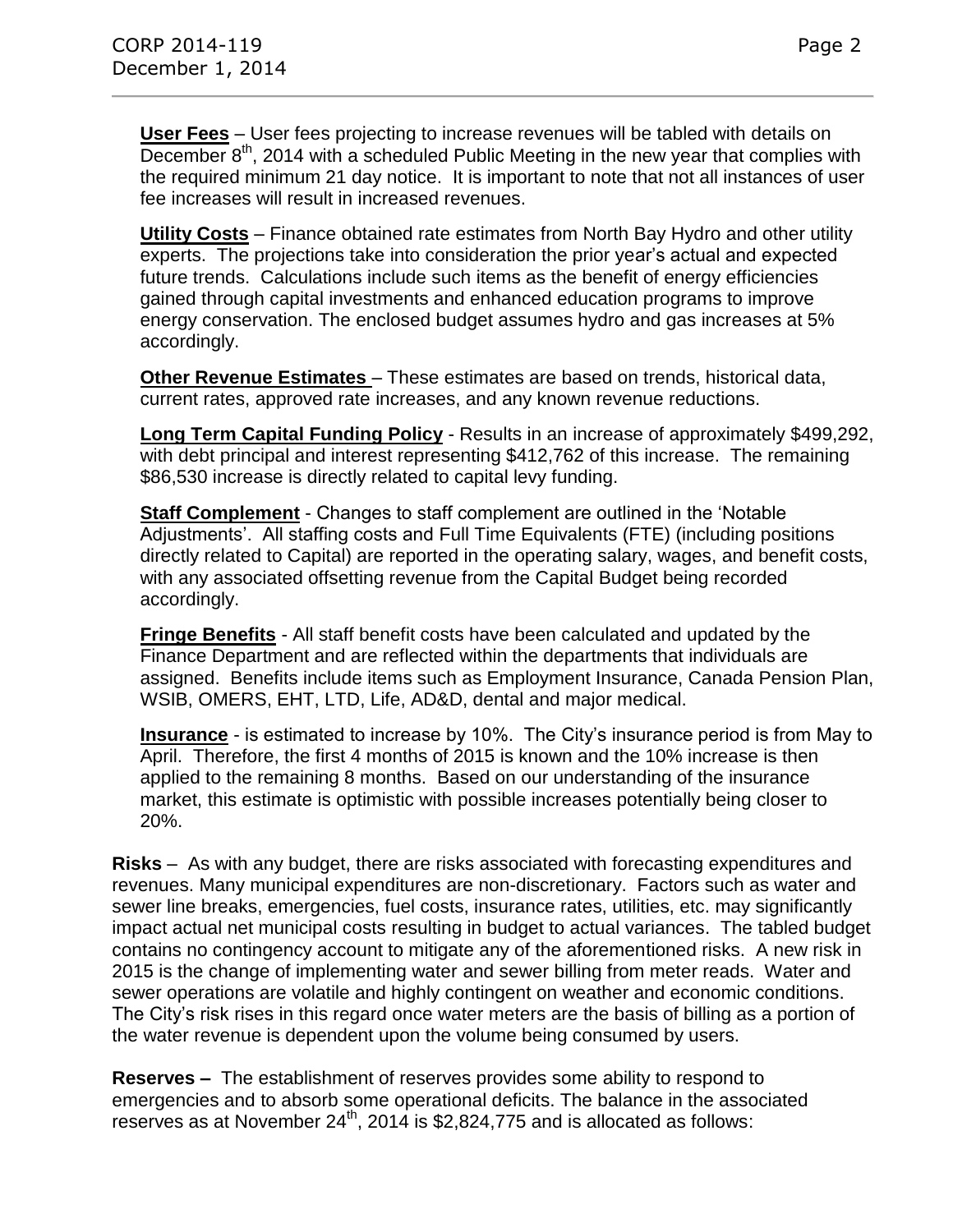| • Water Capital (99522R):            | \$1,317,909    |
|--------------------------------------|----------------|
| • Sewer Capital (99575R):            | \$369,799      |
| • Water Operating (99576R):          | \$608,914      |
| • Sewer Operating (99577R):          | \$528,153      |
| • Water Treatment Surcharge (99580R) | $$1,381,049$ * |

**\***Water Treatment Surcharge funds have been transferred from the Water Treatment Capital Project #2592WS to Water Treatment Surcharge 99580R per Report to Council CORP 2011-27. This reserve is not included as part of the funds available for emergencies and operational deficits as it is designated to be applied to the principal and interest on the debt issued for the Water Treatment Facility.

Note the above balances are subject to year-end accruals and allocations as well as reductions due to capital project funding transfers.

The combined water and sewer operating reserves represent \$1,137,067 available to mitigate the new risks associated with the billing change. It should be noted that in 2010, BMA Management Consulting Inc. completed the City's report entitled 'Development of Long-Range Financial Plan Water and Wastewater Operations In Accordance with Ontario Regulation 453/07', which recommended that a stabilization reserve be established and that best practice is for the stabilization reserve to have a target balance of 10%-15% of expenditures. Accordingly, with an operating budget of \$20 million, the operating reserve should ideally increase to approximately \$2 million. The enclosed budget does not include any transfers to reserves to mitigate the volatile nature of water and sewer operations. Furthermore, the budget does not contain any amounts for contingencies.

**Budget –** The 2015 Administration Water & Sewer Operating Budget, as presented, would require a budget increase of **\$721,129 or 3.68%.** The associated **Water & Sewer rates** will be determined at a later date. The final 3.68% budget increase represents an actual 2.55% increase directly related to the City's 'Asset Management Plan'. As seen in the Stantec update report, the infrastructure gap is slowly improving and the City is recognizing fewer emergency repairs. As a large portion of the final budget increase relates to the City's commitment to infrastructure, associated operating costs have been stabilized or reduced to achieve the final budget numbers. The recommendations within this budget are supported by management for the 2015 year.

**Water Rates** – Water meters have been installed and current data is being used to determine the water meter rates. These final bill rates are not calculated within this budget. This budget solely represents required operating costs and associated other revenues. Water rates are tied and balanced to the operating costs to ensure full cost recovery and as the rate policy also considers other factors such as users, industry, residential, and conservation. Hemson Consulting has been engaged to conduct the Water Rates Study. This budget has been shared with them for information purposes in developing a rates model. This process will be paralleling the water and sewer budget and further reports will be forthcoming.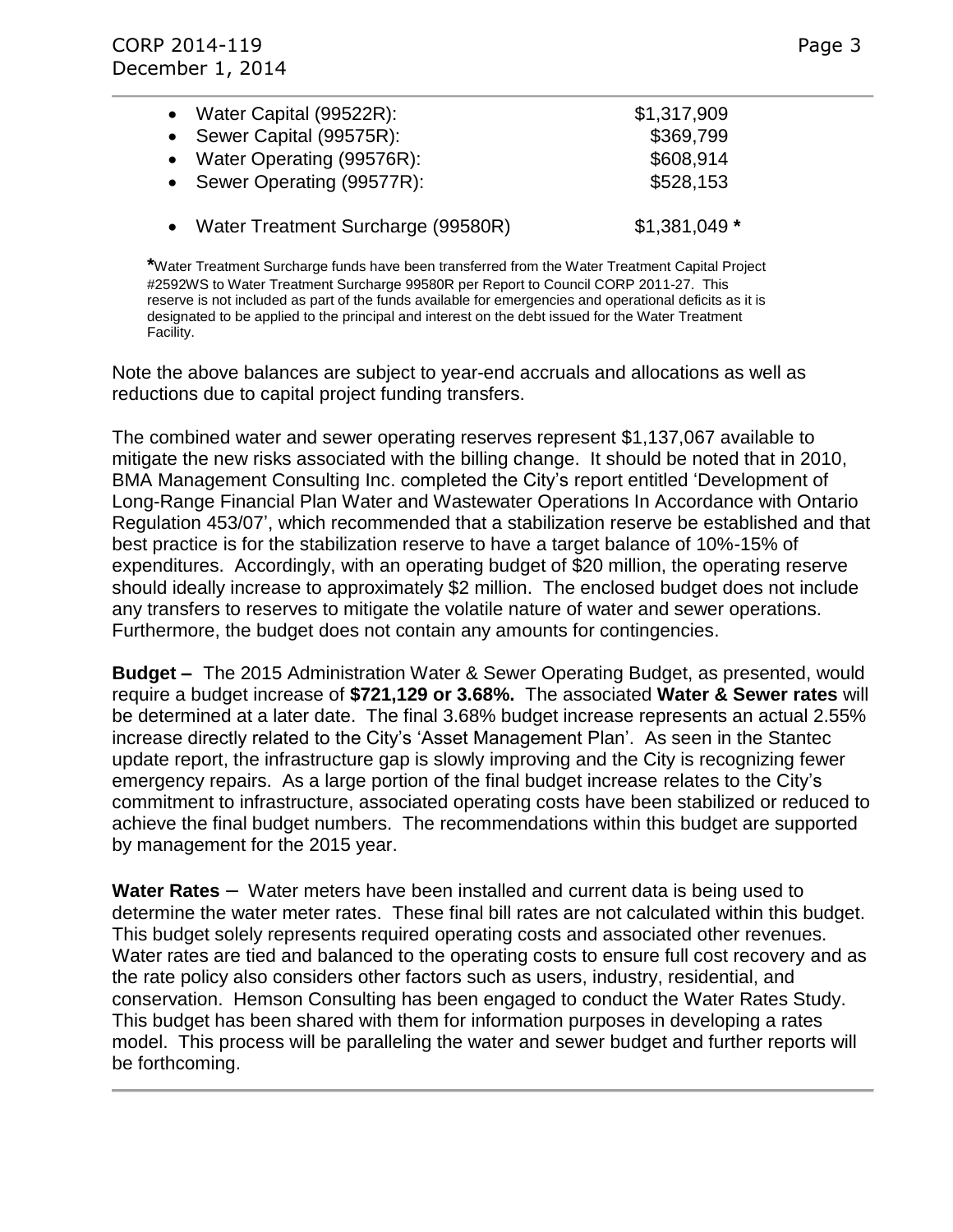#### **Options:**

That the 2015 Administration Water & Sewer Operating Budget be received and referred to the Engineering, Environmental Services, and Works Committee.

#### **Recommended Option:**

That the 2015 Administration Water & Sewer Operating Budget be received and referred to the Engineering, Environmental Services, and Works Committee.

The Standing Committee is scheduled to meet the week of January 13, 2015. With the 2015 Budget being the first year of Water Meter Billing, the operating budget process and time lines will merge with the Water Rates Study and it is expected that a Public Meeting will be held in February. The City Clerk will provide notice of the official Public Meeting for the Water & Sewer Rates.

The final budget and rates adopted at the regular Council meeting will be determined later in the new year.

Respectfully submitted,

\_\_\_\_\_\_\_\_\_\_\_\_\_\_\_\_\_\_\_\_\_\_\_\_\_\_\_\_ Laura Boissonneault, BBA, CPA, CGA Manager of Financial Services

We concur in this report and recommendation.

\_\_\_\_\_\_\_\_\_\_\_\_\_\_\_\_\_\_\_\_\_\_\_\_\_\_\_\_\_ \_\_\_\_\_\_\_\_\_\_\_\_\_\_\_\_\_\_\_\_\_\_\_\_\_\_\_\_\_ Domenic Schiavone **David Euler, P.Eng., PMP** Director of Public Works Managing Director, Engineering, Environmental Services and Works

\_\_\_\_\_\_\_\_\_\_\_\_\_\_\_\_\_\_\_\_\_\_\_\_\_\_\_\_\_ \_\_\_\_\_\_\_\_\_\_\_\_\_\_\_\_\_\_\_\_\_\_\_\_\_\_\_\_\_ Margaret Karpenko CPA, CMA Jerry Knox Chief Financial Officer/Treasurer Chief Administrative Officer

Personnel designated for continuance: Chief Financial Officer and Manager of Financial Services

Attachment: Business Unit Summary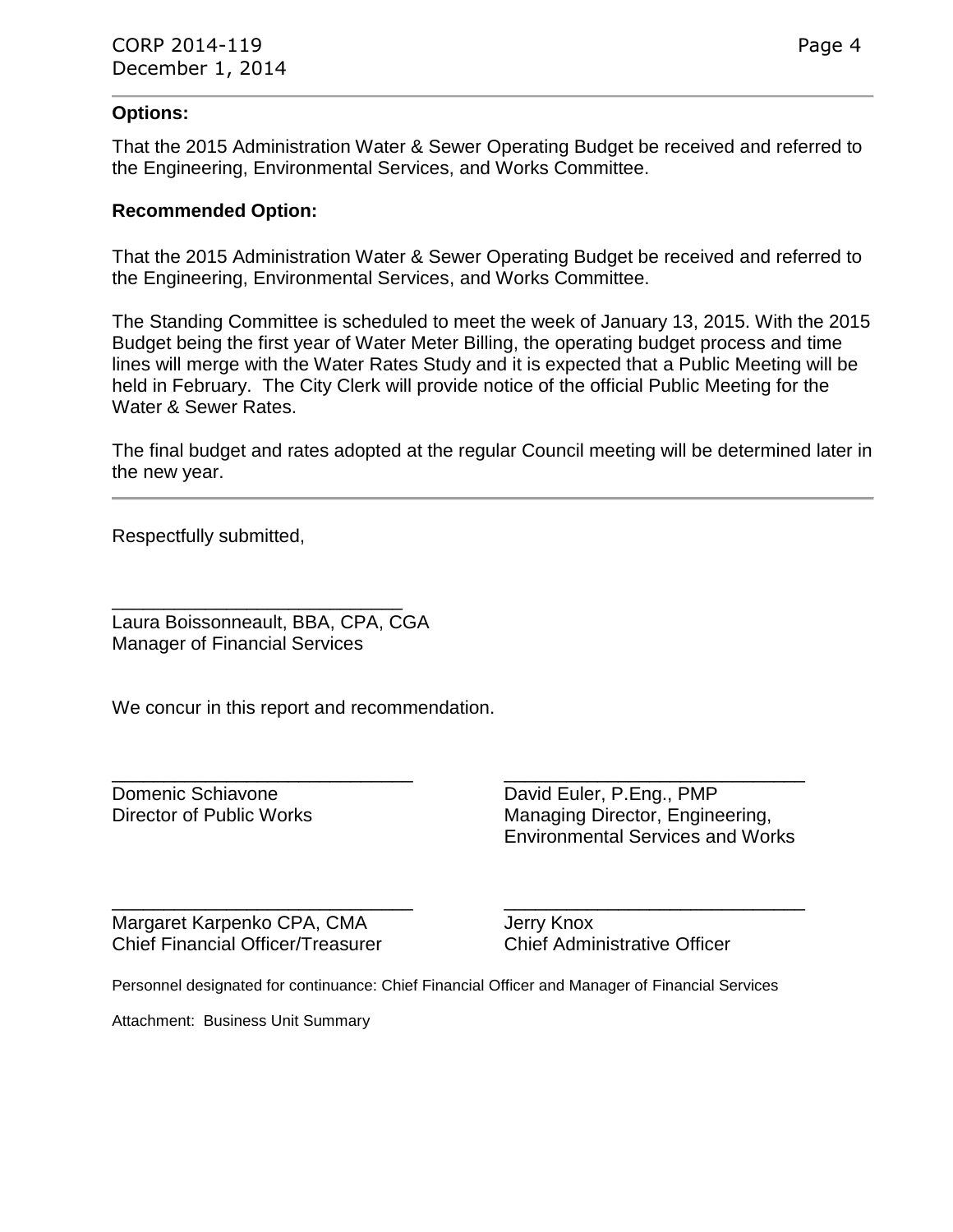### **INTER OFFICE**

## **City of North Bay**

#### **MEMO**

To: Laura Boissonneault

From: Catherine Conrad

Subject: 2015 Water and Sewer Operating Budget

Date: 19 February 2015

This is Clause No. 1 of Engineering & Works Committee Report No. 2015-03 which was passed by Council at its Regular Meeting held on Monday, February 2, 2015.

Clause No. 1:

"That Council approve the recommended 2015 Water and Sewer Operating Budget in the amount of \$20,330,587 as summarized on Schedule "A" attached to Report to Council COPR 2014-119 dated December 1, 2014."

The Motion to Reconsider on February 17, 2015 was lost; therefore, the 2015 Water and Sewer Operating Budget has been adopted.

Clourad

Catherine Conrad **City Clerk** 

CC/ck

M. Karpenko CC: D. Schiavone

D. Euler

SIRE/F05/2014/OPEBU/GENERAL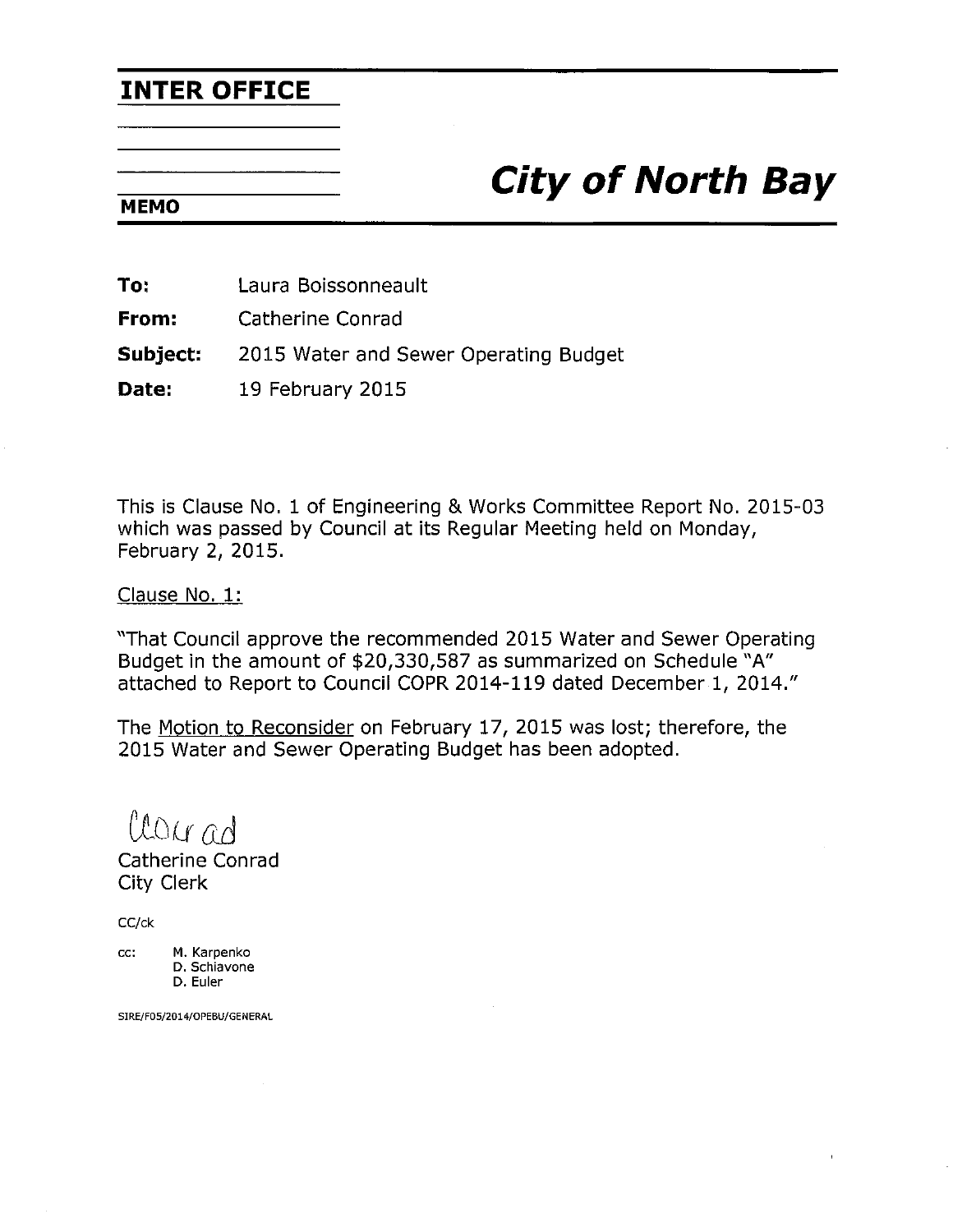

### **Business Unit Summary**

|                              | Budget Year: 2015<br>YTD End Date: November 2014 |                               |                       |                                         |                |               |  |  |  |
|------------------------------|--------------------------------------------------|-------------------------------|-----------------------|-----------------------------------------|----------------|---------------|--|--|--|
|                              | 2013<br><b>Actuals</b>                           | 2014<br><b>Actuals</b><br>YTD | 2014<br><b>Budget</b> | 2015<br><b>Finance</b><br><b>Review</b> | Variance<br>\$ | Variance<br>% |  |  |  |
| <b>Sanitary Sewer System</b> |                                                  |                               |                       |                                         |                |               |  |  |  |
| SANITARY SEWER DISTRIBUTION  | (1,677,903)                                      | (1,494,541)                   | 6,073,882             | 6,196,039                               | 122,157        | 2.01 %        |  |  |  |
| SANITARY SEWER PLANT         | 1,677,903                                        | 1,453,592                     | 1,761,879             |                                         | 60,915         | 3.46 %        |  |  |  |
| Total:                       | $\mathbf 0$                                      | (40, 949)                     | 7,835,761             | 8,018,834                               | 183,072        | 2.34%         |  |  |  |
| <b>Water System</b>          |                                                  |                               |                       |                                         |                |               |  |  |  |
| <b>WATER DISTRIBUTION</b>    | (1,712,747)                                      | (2,616,278)                   | 9,690,832             | 10,443,362                              | 752,530        | 7.77 %        |  |  |  |
| <b>WATER PLANT</b>           | 1,712,747                                        | 1,660,491                     | 2,082,864             | 1,868,391                               | (214, 473)     | $-10.30%$     |  |  |  |
| Total:                       | 0                                                | (955, 787)                    | 11,773,696            | 12,311,753                              | 538,057        | 4.57 %        |  |  |  |
| <b>Grand Total:</b>          | 0                                                | $(996, 736)$ **               | 19,609,457            | 20,330,587                              | 721,129        | 3.68%         |  |  |  |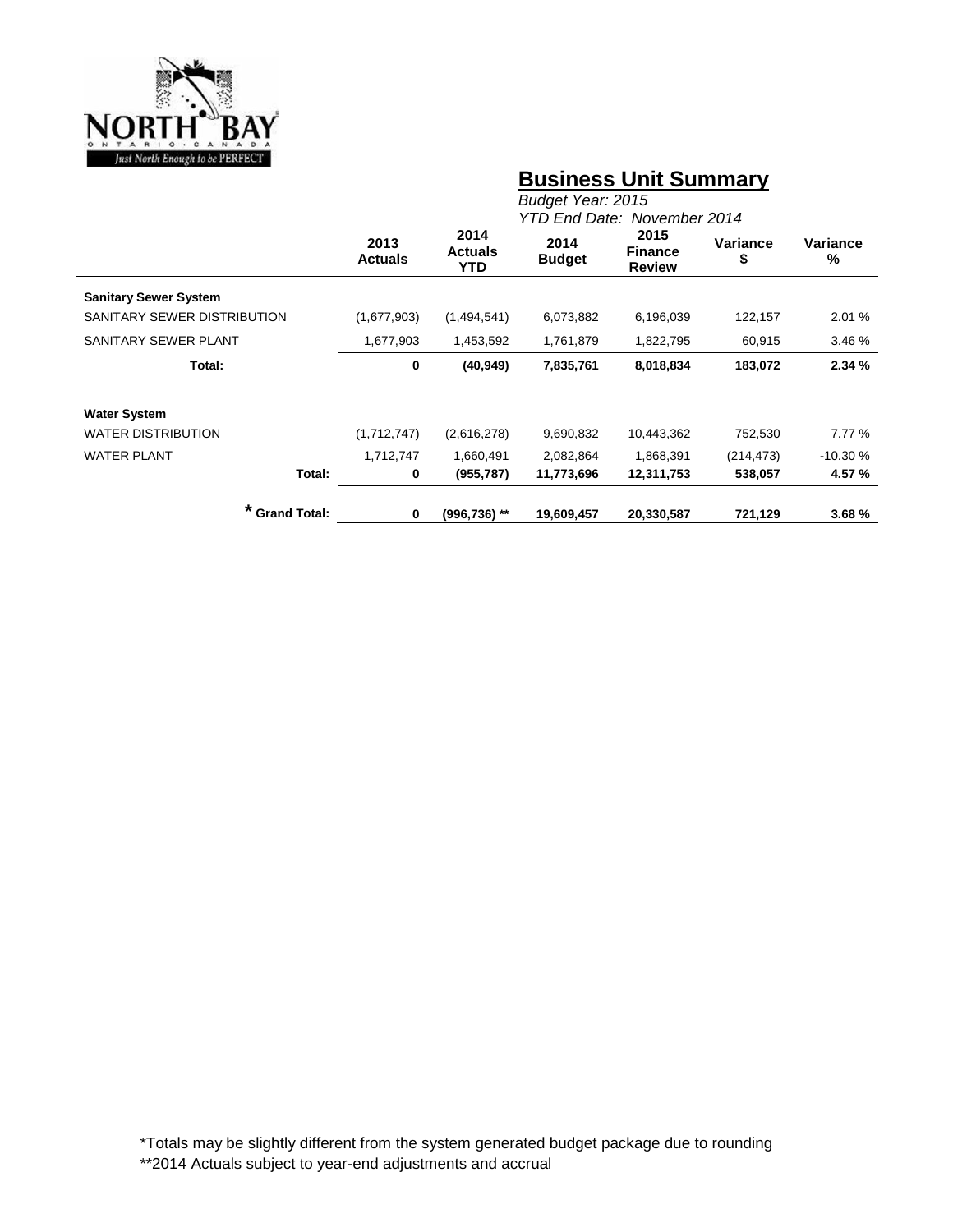### **Activity Summary Overview - 2015 Budget**

#### **Water & Sewer**

The enclosed Water & Sewer budget represents the requirement to provide for the operation and maintenance of the water treatment plant and the water distribution system to ensure the sourcing and delivery of clean, safe, drinking water to the citizens of North Bay, as well as to provide for the operation and maintenance of the sanitary sewer collection system and the sewage treatment plant to ensure safe transportation and disposal of sewage. These services are highly regulated and are provided in accordance with Provincial regulations and guidelines.

With the goal of providing continuous improvement, 2014 represented a year of change. The Water & Sewer Department experienced changes in several facets including: the Finance/Public Works re-organization; change in Managing Director; changing administrative requirements and many more. The 2014 year was filled with business process analyses, workflow reviews, and ensuring accountability. Managers and Supervisors' knowledge of their business has been more closely united with financial budgets and actual expense projections. In previous years, these Managers and Supervisors were focused solely on delivering services. The exercise in 2014 has led to the development of a 2015 budget with new philosophies and estimates. A specific example would be the allocation of shared personnel and goods and services between water/sewer/storm divisions. Traditionally, the allocation was based on 60% water, 35% sewer, and 5% storm. Moving forward, the new allocations within the 2015 budget are 50% water, 40% sewer and 10% storm. This change is a result of engaging the front line staff and strengthening the link between operations and financial reporting.

The budget enclosed captures these new business decisions as well as the following budget pressures.

**Insurance** is estimated to increase by 10%. The City's insurance period is from May to April. Therefore, the first 4 months of 2015 is known and the 10% increase is then applied to the remaining 8 months. Based on our understanding of the insurance market, this estimate is optimistic with increases potentially being closer to 20%.

**Utilities** include items such as water, hydro and gas. The enclosed budget assumes hydro and gas increases at 5% accordingly. These assumptions were obtained by experts in each of the fields.

**Wages and Benefits** include the contractual obligations as well as items such as Employment Insurance, Canada Pension Plan, WSIB, OMERS, EHT, LTD, Life, AD&D, dental and major medical. These costs are updated to reflect the new caps and rates per individual.

**Other Revenues** include any known adjustments required for 2015. Arclin was a major water consumer within the City and also paid a surcharge on their sewer discharge as the cost of treating the discharge was greater than the typical user. With Arclin closing in 2014, the City will no longer receive these revenues.

**Capital Funding Policy** identifies that the annual contribution from operations to capital and is calculated as the sum of: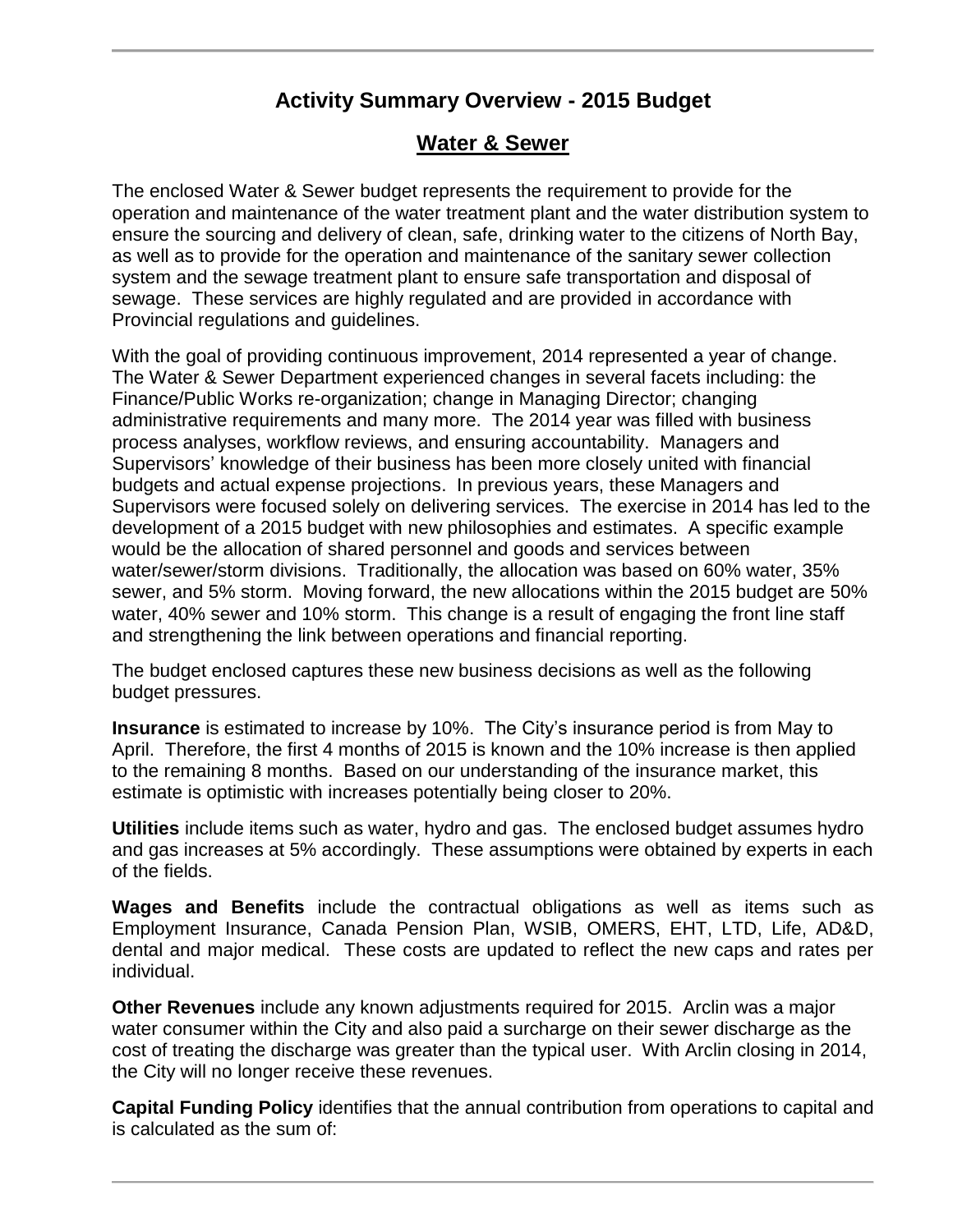- The prior year's Capital Funding Allowance of \$9,274,419
- An inflationary adjustment of \$120,567 which is based on the prior year's Capital Funding Allowance multiplied by CPI (CANSIM Table 327-0043).
- 2% of the previous year's budgeted water and sanitary sewer user fee revenue calculated as \$329,189

This formula represents a budget increase of \$499,292.

Below are the Full Time Equivalent (FTE) of staff who deliver water and sewer services. FTE is used to measure a worker's involvement in the service and indicates the workload of an employed person in a way that makes workloads comparable across various contexts. Therefore, an FTE of 1.0 means that the person is equal to a full-time worker, while an FTE of 0.5 signals that the worker is only allocated to the service half the time. Throughout the City's budget, one staff may be allocated to several business services.

| <b>Water/Sanitary Positions</b>         | <b>2014 FTE</b> | <b>2015 FTE</b> |
|-----------------------------------------|-----------------|-----------------|
| Senior Facilities & Env. Engineer       | $\overline{0}$  | 0.50            |
| <b>Facilities and Project Engineer</b>  | 1.00            | 0               |
| Operations Manager, Water &             | 1.00            | 1.00            |
| <b>Wastewater Facilities</b>            |                 |                 |
| Maintenance Supervisor                  | 1.00            | 1.00            |
| <b>WWTP Clerk</b>                       | 1.00            | 1.00            |
| <b>WWF Operator In Training</b>         | 2.00            | 1.00            |
| <b>WWF Operator 1</b>                   | 3.00            | 5.00            |
| <b>WWF Chargehand</b>                   | 0               | 0               |
| WWF Scada Tech *                        | 1.00            | 1.00            |
| <b>WWF Industrial Millwright</b>        | 1.00            | 2.00            |
| <b>WWF Industrial Millwright</b>        | 1.00            | 0               |
| Chargehand                              |                 |                 |
| <b>WWF Operator II</b>                  | 1.00            | $\mathbf 0$     |
| Scada Electrician                       | 1.00            | 1.00            |
| <b>Managing Director</b>                | 0               | 0.40            |
| <b>Director of Public Works</b>         | 0               | 0.45            |
| <b>Manager of Operations</b>            | 1.00            | 0.90            |
| Supervisor                              | 3.00            | 2.70            |
| <b>Supervisor Summer Construction *</b> | 0.90            | 0.48            |
| Operator 1 Summer Construction *        | 4.06            | 3.36            |
| Chargehand                              | 5.10            | 6.30            |
| Operator 1                              | 9.93            | 12.12           |
| OIT (Operator-In-Training)              | 1.84            | 0.45            |
| <b>Certified Sewer Cleaner/Flusher</b>  | 2.55            | 2.70            |
| Mechanic                                | 1.00            | 1.00            |
| <b>Truck Driver</b>                     | 3.40            | 3.60            |
| <b>Excavator Operator</b>               | 1.70            | 1.80            |
| <b>Backhoe Operator</b>                 | 1.70            | 0.90            |
| <b>Clerk</b>                            | 1.00            | 0.90            |
| Students <sup>*</sup>                   | 3.30            | 3.41            |
| <b>Watermeter Person</b>                | 1.00            | 1.00            |
| <b>Water Clerk Admin</b>                | 1.00            | 1.00            |
| <b>Totals</b>                           | 56.48           | 56.97           |

*\*\*\*Note: Of the total Facility Plants (1) Scada Electrician and (3) students are allocated to capital and approved in 2015. Of the total Sewer & Water Distribution complement (1) Supervisor Summer Construction, (7) Operator 1 Summer Construction, and (3.5) students are funded through capital.*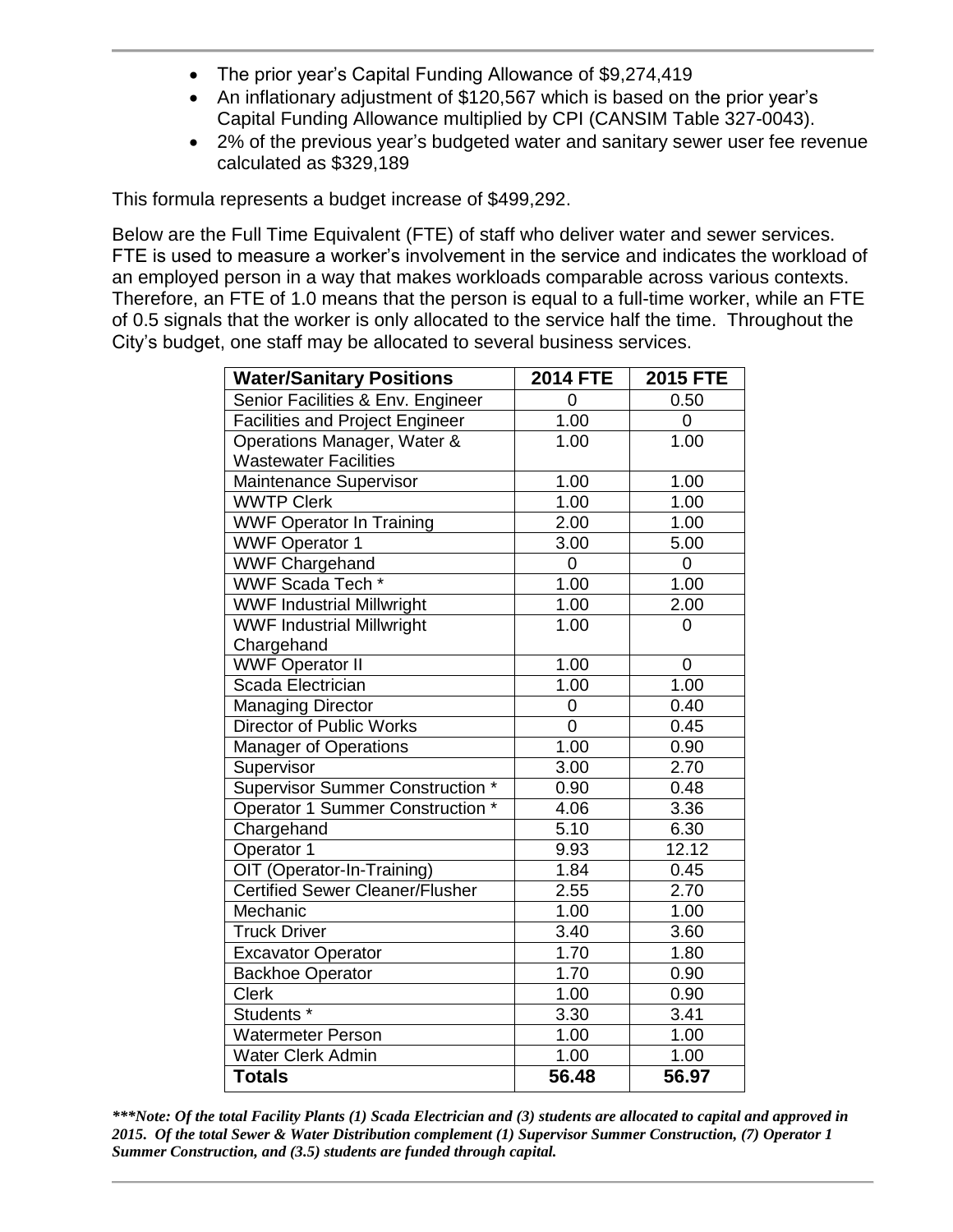#### **Water Distribution Systems:**

The water distribution system, including mains, valves, hydrants, and services contains approximately 15,500 service connections, approximately 304 kilometers of water main and 2,500 valves.

In 2013, the department repaired 108 broken water mains and 106 service leaks. As of October 14<sup>th</sup>, 2014 year to date, staff has repaired 43 broken water mains and 101 service leaks.

In addition to repairs, the major duties include; water on/offs, water locates, new servicing, dead end flushing, water sampling, replacement of valves, various appurtenances and conducting preventative maintenance.

#### **Sanitary Sewer System:**

The sanitary sewer system including sanitary mains, 21 lift stations, manholes, force mains, and services contain approximately 270 kilometers of sanitary main, 15,000 services and 3,500 sanitary maintenance holes.

In 2013, the department serviced 36 sanitary main back-ups and 195 sanitary service backups. As of October  $14<sup>th</sup>$ , 2014, staff has attended to 20 sanitary main back-ups and 134 sanitary service back-ups.

Other major duties include: repair and replacement of sanitary sewer connections, sewer locates, sanitary main cleaning, service and main repairs, lift station repair and maintenance, manhole repairs, new servicing, and sewer camera inspections.

#### **Water and Wastewater Facilities:**

The City of North Bay Water Treatment System is classified as a "Large Municipal Residential" Class 3 Drinking-Water System. The MOE Permit to Take Water allows the City to consume up to 79,500 cubic meters per day.

The water distribution facilities consist of the following: Ellendale Reservoir, High lift Pump Station & Re-chlorination Facility; CFB Reservoir; Canadore Pumping Station; Judge Avenue Valve Chamber & Re-chlorination Station; Birch's Road Standpipe and Rechlorination Station; and Airport Road Standpipe, Booster Pumping Station and Rechlorination Facility.

The membrane filtration water treatment plant is SCADA controlled with ultraviolet and chlorine disinfection systems. The plant also includes fluoride addition along with caustic pH adjustment prior to delivery to the distribution system.

The major duties include;

- a. Regulatory monitoring and recording and reporting of operational data of plants and remote facilities
- b. Adjusting process parameters and procedures to ensure efficient operations
- c. Responding to SCADA alarms and other emergencies within the water and wastewater facilities
- d. Performing preventative and emergency maintenance
- e. Managing capital projects at existing facilities as well as assisting with design and inspection for new facilities within the water and wastewater system.
- f. Operators and maintenance personnel assist other departments as required (leachate facilities, lift stations, etc.)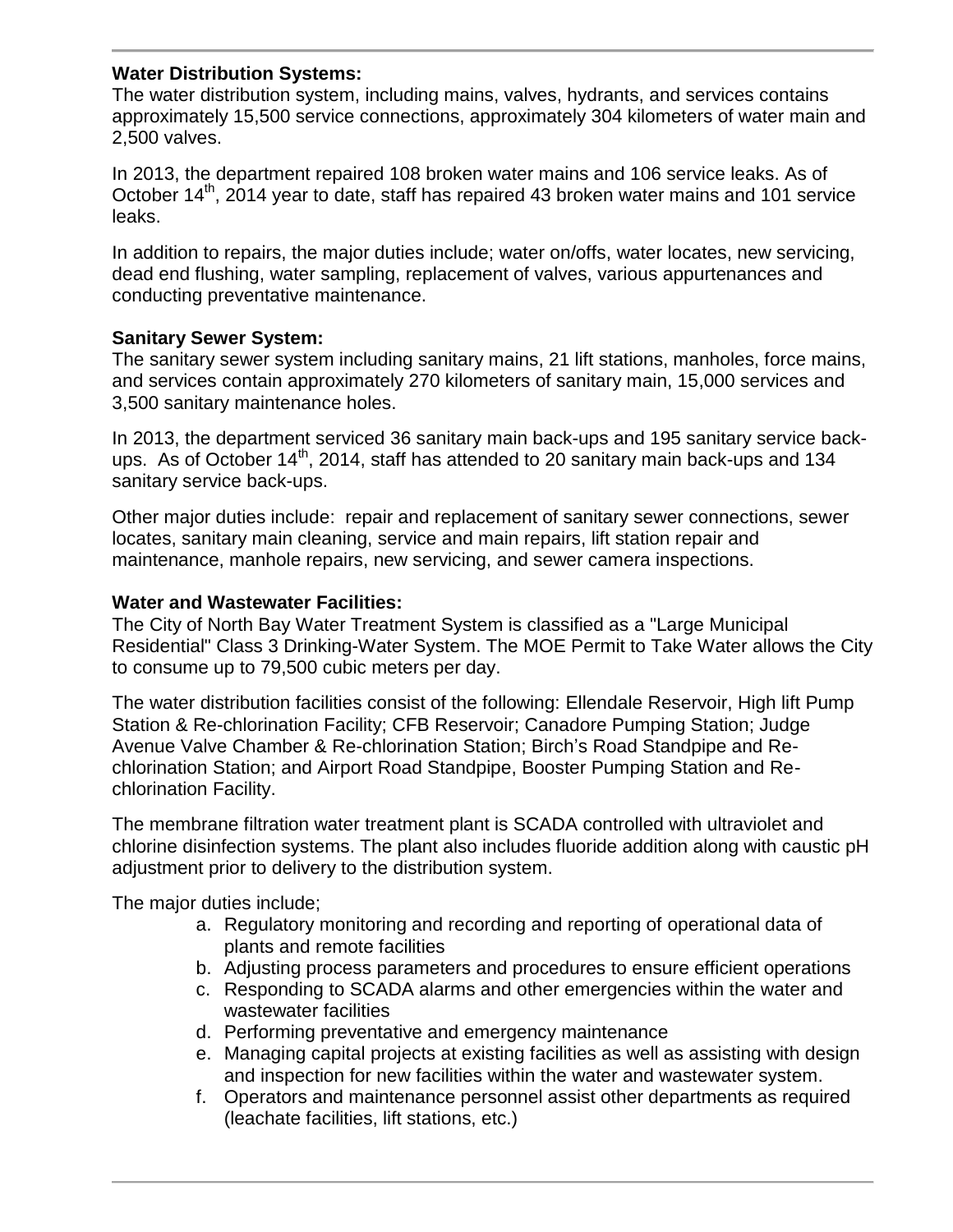Clearly, recent capital investment in water and wastewater assets is helping to mitigate increases in operating repairs. Spending less time on emergency repairs allows staff to focus on more preventive maintenance and other activities that further improve the sustainability of the system.

**Water meters** have been installed and data is being used to calculate the water meter rates. These final rates are not calculated within this budget. This budget solely represents required operating costs and associated other revenues. Water rates are tied and balanced to the operating costs to ensure full cost recovery and the rates policy also considers other factors such as users, industry, residential and conservation. Hemson Consulting has been engaged to conduct the Water Rates Study. This budget has been shared with them for information purposes in developing a rates model. This process will be paralleling the water and sewer budget and further reports will be forthcoming.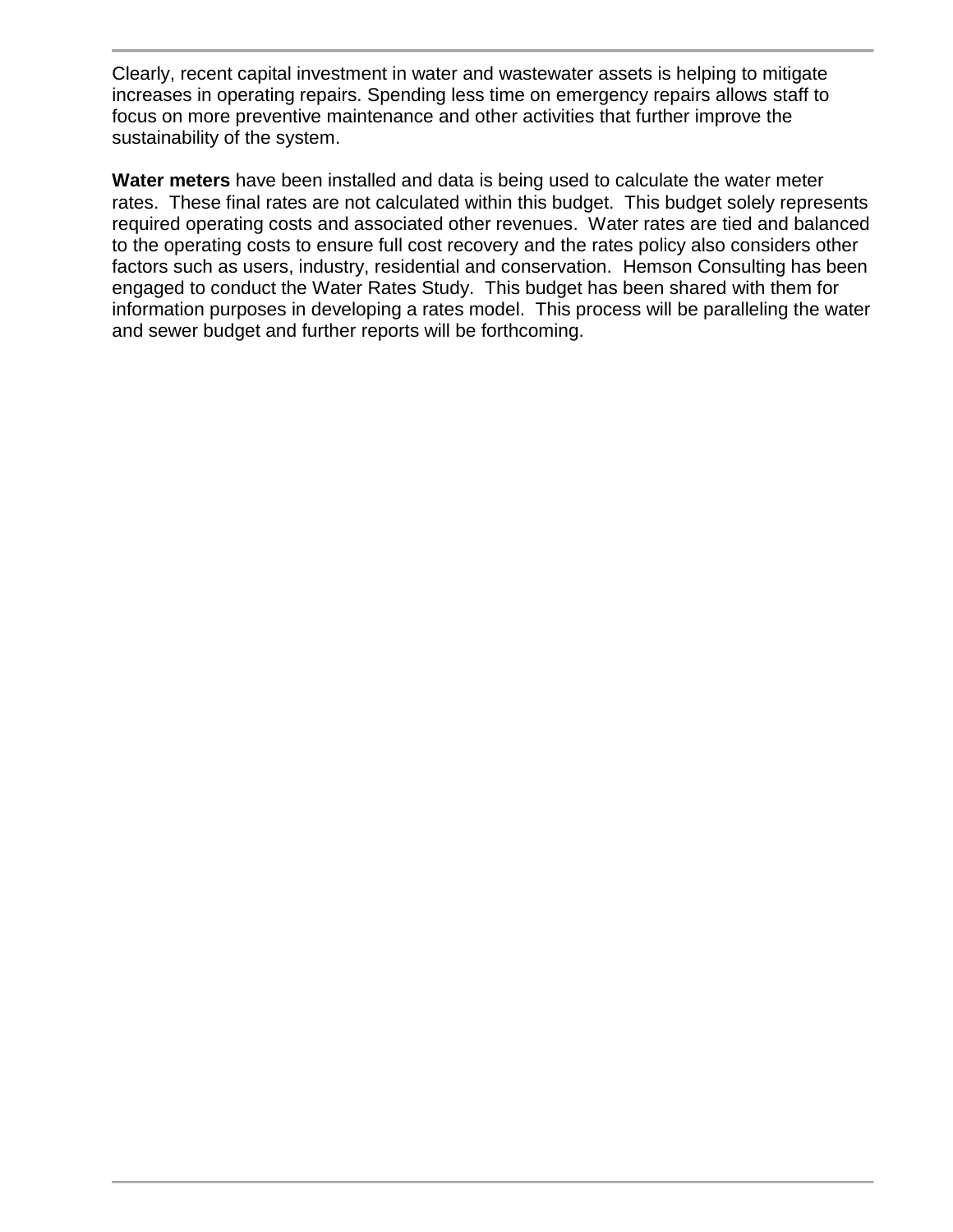

Budget Year: 2015; YTD End Date: December 2014

Division(s): SANITARY SEWER DISTRIBUTION SANITARY SEWER PLANT WATER DISTRIBUTION WATER PLANT

|                                                                 | 2013<br><b>Actuals</b> | 2014<br><b>Actuals</b><br><b>YTD</b> | 2014<br><b>Budget</b> | 2015<br><b>Approved</b> | Variance  | Variance % | 2015<br>Council<br><b>Approved</b> |
|-----------------------------------------------------------------|------------------------|--------------------------------------|-----------------------|-------------------------|-----------|------------|------------------------------------|
| <b>PERSONNEL</b>                                                |                        |                                      |                       |                         |           |            |                                    |
| 1001 REGULAR SALARIES                                           | 2,144,018              | 2,205,170                            | 3,045,715             | 3,026,125               | (19, 590) | $-0.64%$   | 3,026,125                          |
| 1002 TEMPORARY SALARIES                                         | 69,518                 | 68,434                               | 0                     | 22,890                  | 22,890    | 100.00 %   | 22,890                             |
| 1003 SHIFT PREMIUM                                              | 3,011                  | 2,309                                | 3,248                 | 3,319                   | 71        | 2.18%      | 3,319                              |
| 1004 OTHER/STANDBY                                              | 90,236                 | 68,054                               | 81,877                | 82,661                  | 784       | 0.96%      | 82,661                             |
| 1010 MODIFIED DUTIES                                            | 0                      | 2,451                                | 0                     | 0                       | 0         | 0.00%      | 0                                  |
| 1011 REGULAR SALARIES<br><b>CAPITAL/Special Projects BUDGET</b> | 0                      | 0                                    | 174,007               | 345,466                 | 171,459   | 98.54 %    | 345,466                            |
| 1101 OVERTIME FULLTIME                                          | 341.416                | 398,072                              | 394,653               | 383,087                 | (11, 566) | $-2.93%$   | 383,087                            |
| 1102 OVERTIME - PART TIME                                       | 316                    | 186                                  | 0                     | 0                       | 0         | 0.00%      | 0                                  |
| 1202 VACATION                                                   | 195,955                | 225,543                              | 32,717                | 3,185                   | (29, 531) | $-90.26%$  | 3,185                              |
| 1203 COMPASSIONATE LEAVE                                        | 5,256                  | 2,478                                | $\Omega$              | 0                       | 0         | 0.00%      | $\mathbf 0$                        |
| <b>1204 STATUTORY HOLIDAYS</b>                                  | 129,108                | 114,959                              | 36,936                | 0                       | (36,936)  | $-100.00%$ | $\mathbf 0$                        |
| 1207 SICK LEAVE                                                 | 85,032                 | 101,207                              | 9,542                 | 0                       | (9,542)   | $-100.00%$ | 0                                  |
| 1299 OTHER LABOUR COSTS                                         | 332                    | 185                                  | 0                     | 0                       | 0         | 0.00%      | 0                                  |
| 1301 WSIB LEAVE                                                 | (6,056)                | (7, 722)                             | 0                     | 0                       | 0         | 0.00%      | 0                                  |
| 1401 TRAINING & SAFETY                                          | 68,497                 | 75,428                               | 17,955                | 0                       | (17, 955) | $-100.00%$ | 0                                  |
| 1499 OTHER EMP ALLOWANCES                                       | 3,833                  | 6,007                                | 0                     | 0                       | 0         | 0.00%      | $\mathbf 0$                        |
| 1801 FRINGE BENEFITS-FULLTIME                                   | 846,950                | 907,544                              | 993,099               | 1,019,165               | 26,066    | 2.62 %     | 1,019,165                          |
| 1802 FRINGE BENEFITS-PARTTIME                                   | 2,547                  | 10,003                               | 1,659                 | 2,293                   | 634       | 38.24 %    | 2,293                              |
| PERSONNEL TOTAL                                                 | 3,979,969              | 4,180,306                            | 4,791,407             | 4,888,192               | 96,785    | 2.02%      | 4,888,192                          |
| <b>GOODS &amp; SERVICES</b>                                     |                        |                                      |                       |                         |           |            |                                    |
| 2006 ASPHALT - COLD MIX                                         | 51,609                 | 42,393                               | 63,750                | 54,250                  | (9,500)   | $-14.90%$  | 54,250                             |
| 2008 CEMENT                                                     | 0                      | 25,470                               | 34,000                | 27,000                  | (7,000)   | -20.59%    | 27,000                             |
| 2020 SEWER/WATER PIPE & PARTS                                   | 269                    | 157,516                              | 155,450               | 155,450                 | 0         | 0.00%      | 155,450                            |
| 2030 GRAVEL                                                     | 108,838                | 86,741                               | 169,200               | 151,100                 | (18, 100) | $-10.70%$  | 151,100                            |
| 2034 CONCRETE                                                   | 0                      | 260                                  | 0                     | 0                       | 0         | 0.00%      | 0                                  |
| 2036 SIGNS                                                      | 0                      | 96                                   | 0                     | 0                       | 0         | 0.00%      | 0                                  |
| 2055 MATERIALS                                                  | 324,029                | 344,423                              | 394.400               | 390,375                 | (4,025)   | $-1.02%$   | 390,375                            |
| 2099 MISC. MATERIALS                                            | 294,956                | 110,626                              | 163,050               | 165,050                 | 2,000     | 1.23 %     | 165,050                            |
| 2435 TOOLS                                                      | 33,813                 | 28,069                               | 47,735                | 38,028                  | (9,708)   | $-20.34%$  | 38,028                             |
| 2601 OFFICE SUPPLIES                                            | 7,235                  | 7,499                                | 7,950                 | 7,950                   | 0         | 0.00%      | 7,950                              |
| 2615 JANITORIAL SUPPLIES                                        | (55)                   | 121                                  | 0                     | 0                       | 0         | 0.00%      | 0                                  |
| 2650 CLOTHING / UNIFORM                                         | 22,111                 | 24,106                               | 25,675                | 24,760                  | (915)     | $-3.56%$   | 24,760                             |
| 2655 SAFETY SUPPLIES                                            | 29,792                 | 36,170                               | 44,900                | 38,910                  | (5,990)   | $-13.34%$  | 38,910                             |
| 2660 SAFETY BOOT ALLOWANCE                                      | 5,610                  | 8,034                                | 11,925                | 11,819                  | (106)     | $-0.89%$   | 11,819                             |
| 2701 HYDRO                                                      | 1,214,327              | 1,262,495                            | 1,307,481             | 1,297,749               | (9,732)   | $-0.74%$   | 1,297,749                          |
| 2705 NATURAL GAS                                                | 40,548                 | 64,022                               | 45,965                | 46,428                  | 463       | 1.01%      | 46,428                             |
| 2715 WATER                                                      | 29,003                 | 10,968                               | 29,093                | 16,006                  | (13,087)  | -44.98%    | 16,006                             |
| 2720 MUNICIPAL TAXES                                            | 234,614                | 236,088                              | 244,173               | 244,173                 | 0         | 0.00%      | 244,173                            |
| 3001 POSTAGE                                                    | 33,104                 | 38,614                               | 30,000                | 35,000                  | 5,000     | 16.67%     | 35,000                             |
| 3005 COURIER & DELIVERY                                         | 126                    | 2,114                                | 900                   | 500                     | (400)     | $-44.44%$  | 500                                |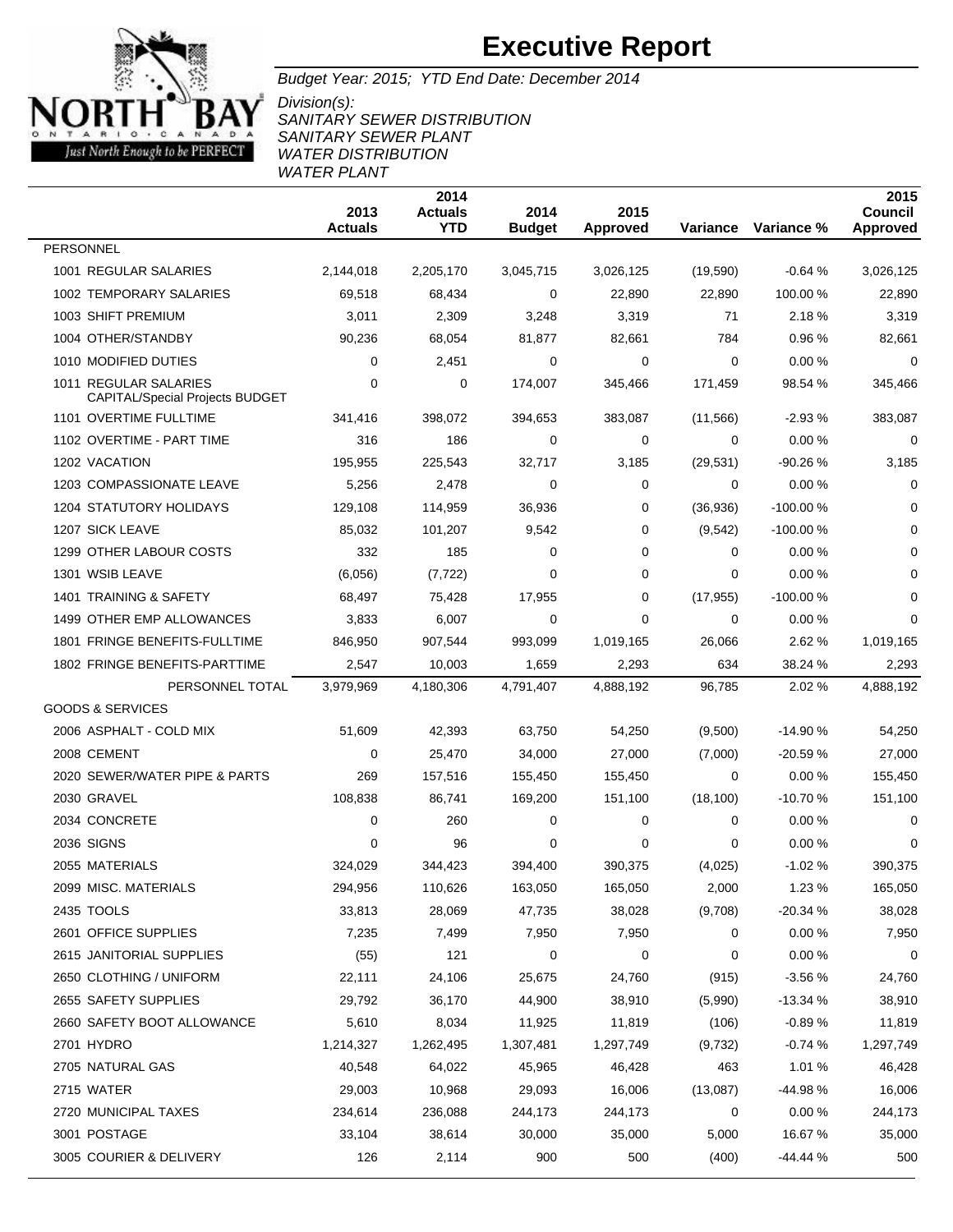

Budget Year: 2015; YTD End Date: December 2014

Division(s): SANITARY SEWER DISTRIBUTION SANITARY SEWER PLANT WATER DISTRIBUTION WATER PLANT

|                                              | 2013<br><b>Actuals</b> | 2014<br><b>Actuals</b><br><b>YTD</b> | 2014<br><b>Budget</b> | 2015<br><b>Approved</b> |             | Variance Variance % | 2015<br>Council<br>Approved |
|----------------------------------------------|------------------------|--------------------------------------|-----------------------|-------------------------|-------------|---------------------|-----------------------------|
| 3007 ONTARIO 1 CALL CENTER                   | 0                      | 0                                    | 6,000                 | 13,000                  | 7,000       | 116.67%             | 13,000                      |
| 3010 TELEPHONE                               | 32,524                 | 38,493                               | 36,650                | 35,525                  | (1, 125)    | $-3.07%$            | 35,525                      |
| 3030 TRAVEL                                  | 730                    | 0                                    | 0                     | 0                       | 0           | 0.00%               | $\mathbf 0$                 |
| 3035 MILEAGE                                 | 9,186                  | 10,237                               | 14,300                | 15,020                  | 720         | 5.03%               | 15,020                      |
| 3065 MEMBERSHIPS                             | 743                    | 4,012                                | $\mathbf 0$           | 2,990                   | 2,990       | 100.00 %            | 2,990                       |
| 3070 TRAINING COURSES - OUTSID               | 2,108                  | 0                                    | 2,000                 | 0                       | (2,000)     | $-100.00%$          | 0                           |
| 3075 TRAINING COURSES - IN HOU               | 75,230                 | 70,214                               | 77,000                | 63,000                  | (14,000)    | $-18.18%$           | 63,000                      |
| 3099 MISC ADMIN EXPENSES                     | 546                    | 7,125                                | 3,660                 | 3,294                   | (366)       | $-10.00%$           | 3,294                       |
| 3102 CONSULTANT FEES IS                      | 30,000                 | 27,094                               | 30,000                | 64,248                  | 34,248      | 114.16 %            | 64,248                      |
| 3205 VEHICLE LEASE/RENTAL                    | 2,085                  | 10,058                               | 5,000                 | 9,000                   | 4,000       | 80.00 %             | 9,000                       |
| 3299 MISC LEASES & RENTS                     | 0                      | 0                                    | 200                   | 200                     | 0           | 0.00%               | 200                         |
| 3301 RADIO MAINTENANCE                       | 2,974                  | 4,556                                | 3,290                 | 92,890                  | 89,600      | 2,723.40 %          | 92,890                      |
| 3325 WATER METER MAINTENANCE                 | 6,863                  | 0                                    | 10,000                | 60,000                  | 50,000      | 500.00 %            | 60,000                      |
| 3350 DRY CLEANING/LAUNDERING                 | 746                    | 907                                  | 1,000                 | 1,000                   | $\mathbf 0$ | 0.00%               | 1,000                       |
| 3380 INTERNAL PROPERTY DAMAGES               | 114                    | 0                                    | $\mathbf 0$           | 0                       | 0           | 0.00%               | 0                           |
| 3425 CONSTRUCTION CONTRACT                   | 852,869                | 155,023                              | 206,700               | 211,200                 | 4,500       | 2.18 %              | 211,200                     |
| 3426 PATCHING                                | 0                      | 658,056                              | 631,000               | 649,930                 | 18,930      | 3.00 %              | 649,930                     |
| 3427 HYDROSEEDING                            | 0                      | 33,142                               | 54,000                | 55,620                  | 1,620       | 3.00%               | 55,620                      |
| 3430 MAINTENANCE CONTRACT                    | 19,010                 | 21,008                               | 25,000                | 23,000                  | (2,000)     | $-8.00%$            | 23,000                      |
| 3499 MISC CONTRACTS                          | 0                      | 0                                    | 1,300                 | 1,300                   | 0           | 0.00%               | 1,300                       |
| 3601 INSURANCE PREMIUMS                      | 189,195                | 202,330                              | 200,618               | 215,830                 | 15,212      | 7.58 %              | 215,830                     |
| 3969 SLUDGE DISPOSAL                         | 135,744                | 140,858                              | 120,000               | 120,000                 | 0           | 0.00%               | 120,000                     |
| <b>GOODS &amp; SERVICES TOTAL</b>            | 3,790,600              | 3,868,937                            | 4,203,365             | 4,341,595               | 138,230     | 3.29%               | 4,341,595                   |
| <b>FINANCIAL EXPENSES</b>                    |                        |                                      |                       |                         |             |                     |                             |
| 4015 DEBENTURE PRINCIPAL                     | 1,389,225              | 1,736,335                            | 1,759,513             | 2,106,635               | 347,122     | 19.73 %             | 2,106,635                   |
| 4020 DEBENTURE INTEREST                      | 396,136                | 453,529                              | 465,519               | 531,159                 | 65,640      | 14.10 %             | 531,159                     |
| FINANCIAL EXPENSES TOTAL                     | 1,785,361              | 2,189,865                            | 2,225,032             | 2,637,794               | 412,762     | 18.55 %             | 2,637,794                   |
| CAPITAL/RESERVE TRANSACTIONS                 |                        |                                      |                       |                         |             |                     |                             |
| 5015 OFFICE FURNITURE & EQUIP                | 0                      | 2,732                                | 0                     | 0                       | 0           | 0.00%               | 0                           |
| 5020 WATER METERS                            | 0                      | 0                                    | 0                     | 10,000                  | 10,000      | 100.00%             | 10,000                      |
| 5101 CAPITAL LEVY                            | 7,699,158              | 7,768,723                            | 7,768,723             | 7,855,253               | 86,530      | 1.11%               | 7,855,253                   |
| 5115 TRANSFER TO RESERVE FUND                | 811,838                | 734,996                              | 0                     | 0                       | 0           | 0.00%               | 0                           |
| CAPITAL/RESERVE TRANSACTIONS<br><b>TOTAL</b> | 8,510,996              | 8,506,451                            | 7,768,723             | 7,865,253               | 96,530      | 1.24 %              | 7,865,253                   |
| <b>INTERNAL TRANSFERS</b>                    |                        |                                      |                       |                         |             |                     |                             |
| 7001 VEH & EQUIPMENT USAGE FEE               | 1,058,459              | 957,793                              | 1,059,010             | 1,059,010               | 0           | 0.00%               | 1,059,010                   |
| 7010 ADMINISTRATON & OVERHEAD                | 1,251,657              | 1,215,834                            | 1,215,834             | 1,066,953               | (148, 881)  | $-12.25%$           | 1,066,953                   |
| <b>EXPENSE TOTAL</b>                         | 20,377,043             | 20,919,186                           | 21,263,371            | 21,858,797              | 595,426     | 2.80%               | 21,858,797                  |
| <b>REVENUE</b>                               |                        |                                      |                       |                         |             |                     |                             |
| 0115 OTHER CHARGES ON TAX BILL               | 0                      | 0                                    | 12,000                | 0                       | (12,000)    | $-100.00%$          | 0                           |
| 0175 DIRECT WATER BILLINGS                   | 11,281,625             | 11,782,414                           | 11,773,696            | 12,311,753              | 538,057     | 4.57 %              | 12,311,753                  |
| 0177 FILTRATION PLANT LEVY                   | 700,877                | 701,387                              | 719,335               | 705,870                 | (13, 465)   | $-1.87%$            | 705,870                     |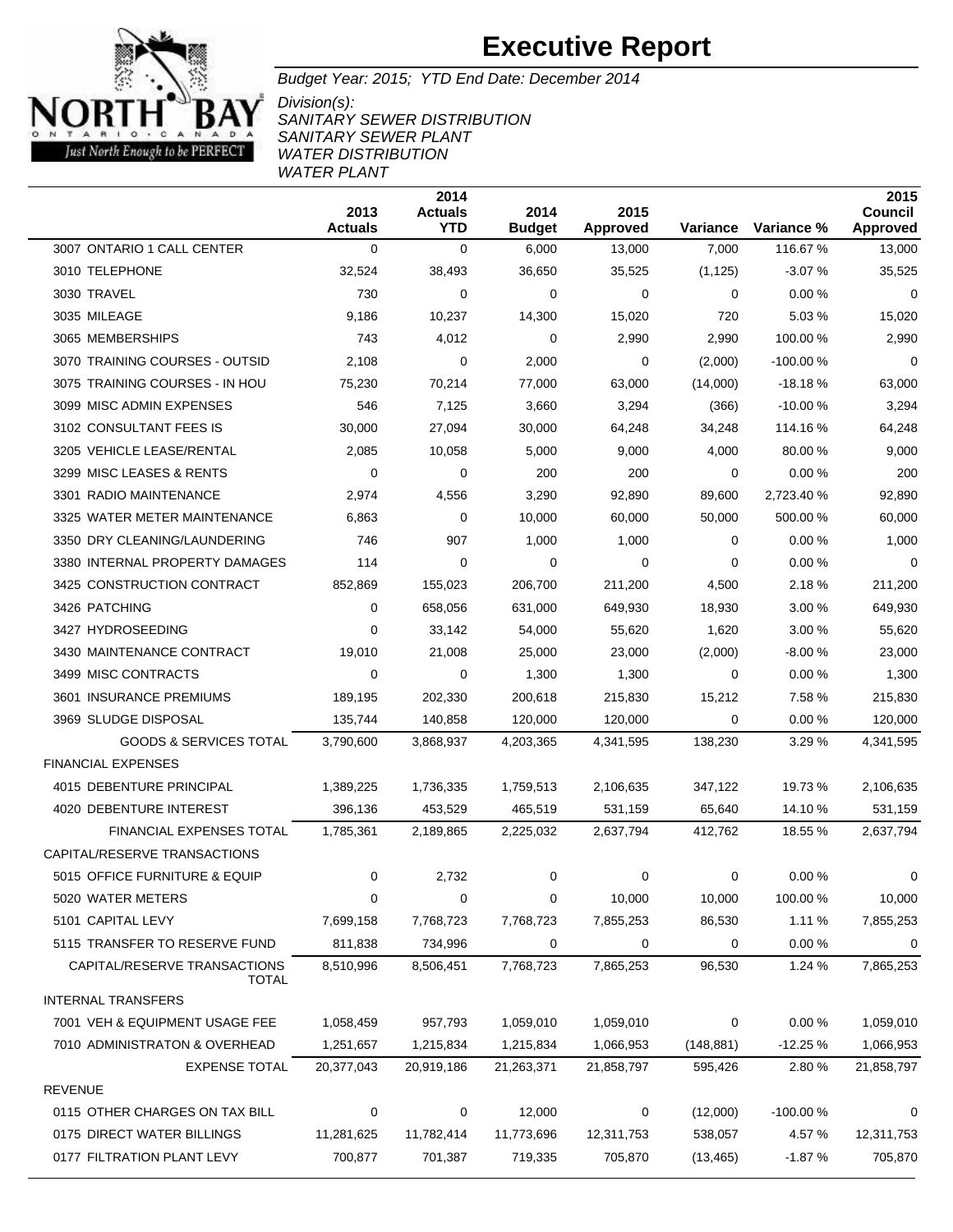

Budget Year: 2015; YTD End Date: December 2014

Division(s): SANITARY SEWER DISTRIBUTION SANITARY SEWER PLANT WATER DISTRIBUTION WATER PLANT

|                                | 2013<br><b>Actuals</b> | 2014<br><b>Actuals</b><br><b>YTD</b> | 2014<br><b>Budget</b> | 2015<br><b>Approved</b> | Variance  | Variance % | 2015<br><b>Council</b><br>Approved |
|--------------------------------|------------------------|--------------------------------------|-----------------------|-------------------------|-----------|------------|------------------------------------|
| 0178 CONSTRUCTION WATER        | 7.760                  | 8,116                                | $\Omega$              | $\Omega$                | $\Omega$  | 0.00%      | $\Omega$                           |
| 0180 SEWER SURCHARGE           | 7,995,463              | 7,877,936                            | 7,835,761             | 8,018,834               | 183,073   | 2.34 %     | 8,018,834                          |
| 0431 PENALTIES/WATER ACCOUNTS  | 34,631                 | 38,695                               | 24,000                | 30,000                  | 6,000     | 25.00 %    | 30,000                             |
| 0456 SALE OF SCRAP METALS      | $\Omega$               | 355                                  | $\mathbf 0$           | 0                       | $\Omega$  | 0.00%      | 0                                  |
| 0460 TRANSFER FRM CAPITAL FUND | 0                      | $\Omega$                             | 512,828               | 433,139                 | (79, 689) | $-15.54%$  | 433,139                            |
| 0470 TSF FROM RESERVE FUND     | 0                      | 45.996                               | 0                     | 0                       | $\Omega$  | 0.00%      | 0                                  |
| 0472 REIMB - CUPE BENEFITS     | 1,585                  | 2,094                                | $\Omega$              | 0                       | $\Omega$  | 0.00%      | $\Omega$                           |
| 0476 REIMBURSEMENT-CUPE WAGES  | 5,001                  | 8,524                                | $\Omega$              | $\Omega$                | $\Omega$  | 0.00%      | $\Omega$                           |
| 0479 REIMBURSEMENTS            | 55                     | 1,500                                | $\Omega$              | $\Omega$                | $\Omega$  | 0.00%      | 0                                  |
| 0480 SUNDRY REVENUE            | 39,969                 | 51,511                               | 25,000                | 25,001                  | 0         | 0.00%      | 25,001                             |
| 0509 MIN OF NORTH DEVEL & MINE | 4.446                  | 3,850                                | $\Omega$              | 0                       | $\Omega$  | $-100.00%$ | 0                                  |
| 0532 YES PROGRAM               | 5,493                  | 7,305                                | $\Omega$              | $\Omega$                | $\Omega$  | 0.00%      | $\Omega$                           |
| 0850 ADMIN FEES                | 10,099                 | 26,692                               | 5,280                 | 11,000                  | 5,720     | 108.33%    | 11,000                             |
| 0860 STATUS REPORTS            | 1,591                  | 1,347                                | $\Omega$              | $\Omega$                | $\Omega$  | 0.00%      | 0                                  |
| 0873 SANITARY SEWER CONNECTION | (2,316)                | 53,556                               | 50,000                | 50,000                  | $\Omega$  | 0.00%      | 50,000                             |
| 0874 SEWER RODDINGS            | 31,740                 | 34,880                               | 35,000                | 35,000                  | $\Omega$  | 0.00%      | 35,000                             |
| 0876 WATER CONNECTIONS         | 75,795                 | 69,756                               | 67,700                | 67,700                  | $\Omega$  | 0.00%      | 67,700                             |
| 0877 WATER THAWS               | 360                    | 4,035                                | 2,000                 | 2,000                   | $\Omega$  | $0.00\,\%$ | 2,000                              |
| 0878 WATER TURN ON/OFF         | 46,840                 | 53,330                               | 34,420                | 40,000                  | 5,580     | 16.21 %    | 40,000                             |
| 0879 WATER PRESSURE TESTING    | 0                      | 0                                    | 2,000                 | 2,000                   | $\Omega$  | 0.00%      | 2,000                              |
| 0899 OTHER SERVICE CHARGES     | 91,402                 | 113,967                              | 79,500                | 91,500                  | 12,000    | 15.09%     | 91,500                             |
| 0985 SEPTAGE TREATMENT         | 21,457                 | 29,398                               | 73,850                | 35,000                  | (38, 850) | $-52.61%$  | 35,000                             |
| 0993 BY LAW EXCEEDANCE SURCHAR | 23,170                 | 2,544                                | 11,000                | 0                       | (11,000)  | $-100.00%$ | 0                                  |
| <b>REVENUE TOTAL</b>           | 20,377,043             | 20,919,186                           | 21,263,371            | 21,858,797              | 595,426   | 2.80%      | 21,858,797                         |
| <b>GRAND TOTAL:</b>            | 0                      | 0                                    | 0                     | $\mathbf 0$             | $\bf{0}$  | 86.77%     | $\bf{0}$                           |
| <b>PERCENT INCREASE:</b>       |                        |                                      |                       |                         |           |            | 86.77%                             |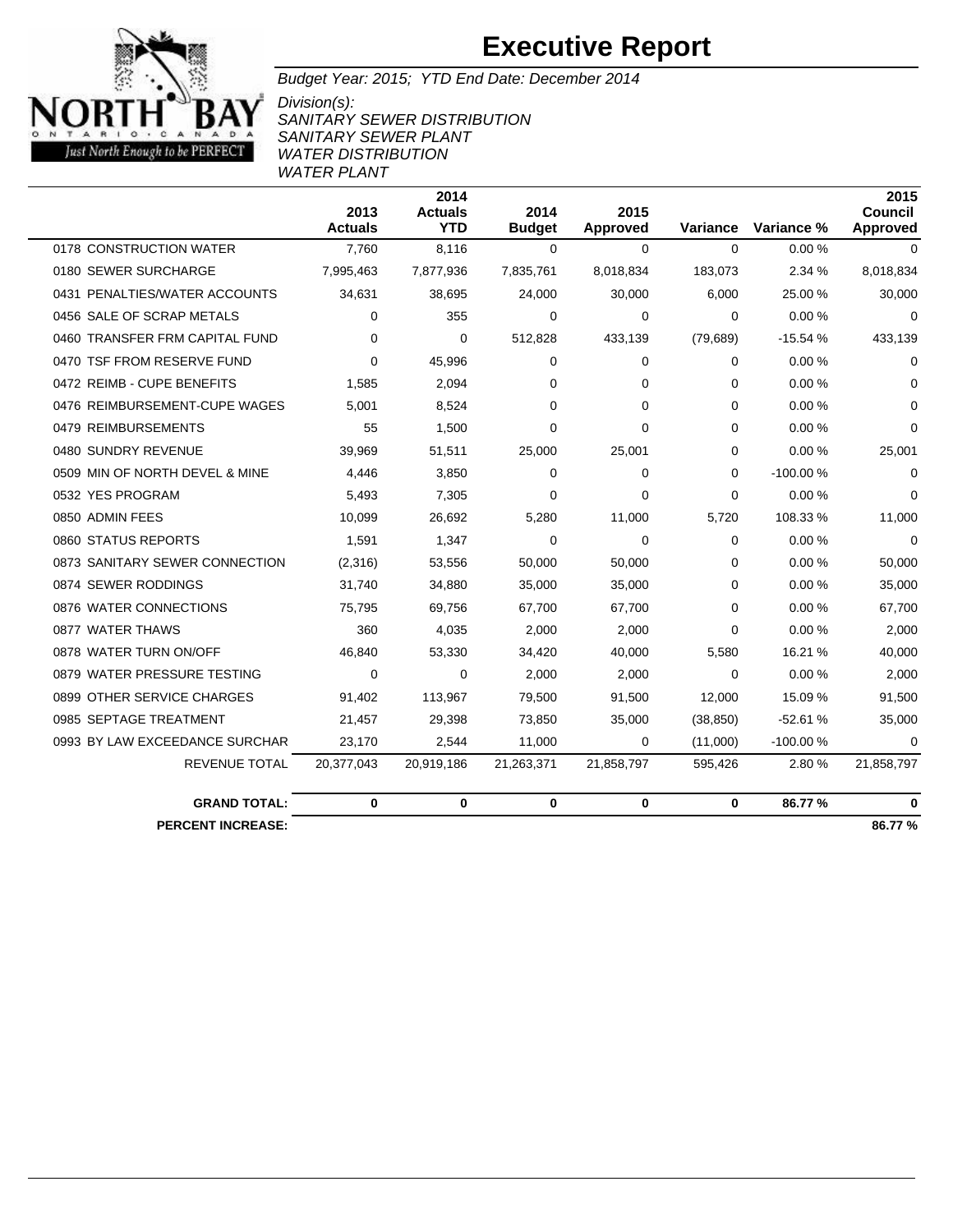### **Notable Adjustments - 2015 Budget**

### **Sewer and Water**

| <b>Item</b><br># | <b>Description</b>                                                                                                                                                                                                                                                                                                                                                                                                                                                                                                                                                                                                                                                                                                                        | <b>Dollar</b><br><b>Amount</b> |
|------------------|-------------------------------------------------------------------------------------------------------------------------------------------------------------------------------------------------------------------------------------------------------------------------------------------------------------------------------------------------------------------------------------------------------------------------------------------------------------------------------------------------------------------------------------------------------------------------------------------------------------------------------------------------------------------------------------------------------------------------------------------|--------------------------------|
| 1.               | 1001 to 1802 - Personnel Costs - Annual contracted salary<br>increase for all staff. Managing Director Eng., Env., and Works<br>salary re-allocated to water and sewer budget at 40%. Senior<br>Facilities and Environmental Engineer reallocated to water and<br>sewer at 50%. Distribution and collection budget re-organized<br>to charge 50% to water, 40% to sewer and 10% to storm (this<br>reduces the charges to distribution collection). Vacation, stat<br>holidays, sick leave and training hours all included in 1001.<br>Reduce overtime to reflect projected actual costs. There is a<br>10% reduction in the amount of \$11,566 within some water<br>and sewer overtime costs which is now charged to the storm<br>budget. | \$96,785                       |
| 2.               | 2006 - Asphalt Cold Mix - Reduce budget to reflect projected<br>actual costs. In 2014 budget, we implemented the usage of<br>asphalt grindings for patching during spring, summer, and<br>early fall instead of coldmix. This program has resulted in more<br>savings than originally anticipated.                                                                                                                                                                                                                                                                                                                                                                                                                                        | $(*9,500)$                     |
| 3.               | 2008 – Cement - Reduce budget to reflect projected actual<br>costs that are lower due to the adoption of efficient practices<br>such as ordering pre-benched manholes and basins from the<br>supplier thereby reducing the need to modify and pour<br>concrete benching in the field.                                                                                                                                                                                                                                                                                                                                                                                                                                                     | (\$7,000)                      |
| 4.               | 2030 - Gravel - Reduce budget to reflect projected actual costs<br>that are lower due to the reduction in repairs partly because of<br>the increased capital investment and practice of recycling fill.                                                                                                                                                                                                                                                                                                                                                                                                                                                                                                                                   | (\$18,100)                     |
| 5.               | 2055 - Materials - Cost savings realized through efficiencies in<br>chemical dosing of Ferric Sulphate at WWTP.                                                                                                                                                                                                                                                                                                                                                                                                                                                                                                                                                                                                                           | $(*4,025)$                     |
| 6.               | 2435 - Tools - Reduce budget to reflect projected actual costs.                                                                                                                                                                                                                                                                                                                                                                                                                                                                                                                                                                                                                                                                           | (\$9,708)                      |
| 7.               | 2655 - Safety Supplies - Reduce budget to reflect projected<br>actual costs.                                                                                                                                                                                                                                                                                                                                                                                                                                                                                                                                                                                                                                                              | ( \$5,990)                     |
| 8.               | 2701 - Hydro - Usage down due to efficiencies realized<br>through new pumping strategies at the water plant and<br>reservoirs. Although usage is down there is pressures from<br>increased hydro rates. If these efficiencies had not been<br>realized the estimated budget increase would be approx.<br>\$66,000.                                                                                                                                                                                                                                                                                                                                                                                                                        | (\$9,732)                      |
| 9.               | 2705 - Natural Gas - Natural gas rates increased by 33% in<br>2014 (from $$0.12$ to $$0.16$ ). Consumption is down and the<br>2015 Budget assumes a 5% increase over 2014 projected<br>year-end actuals.                                                                                                                                                                                                                                                                                                                                                                                                                                                                                                                                  | \$463                          |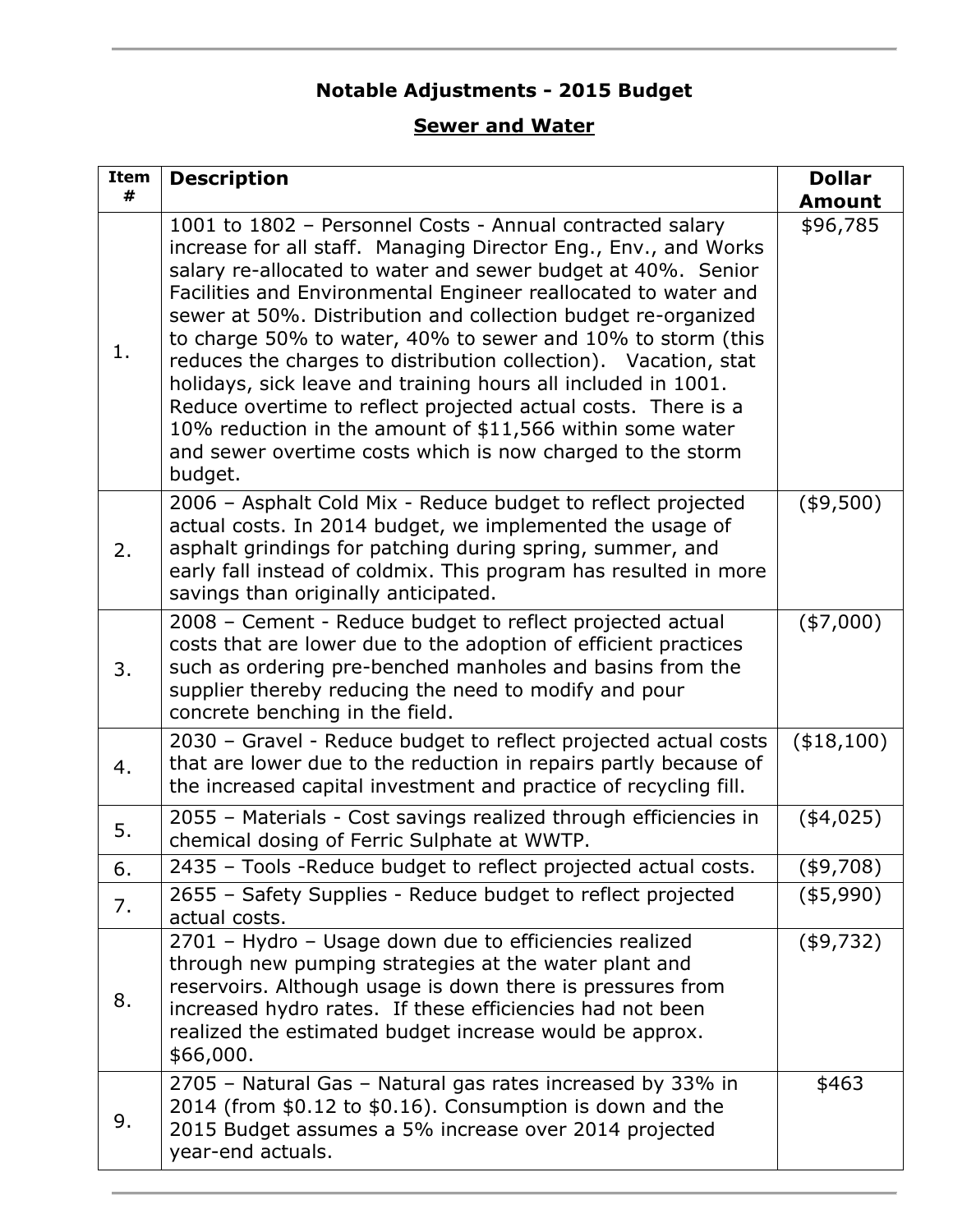| <b>Item</b><br># | <b>Description</b>                                                                                                                                                                                                                                                           | <b>Dollar</b><br><b>Amount</b> |
|------------------|------------------------------------------------------------------------------------------------------------------------------------------------------------------------------------------------------------------------------------------------------------------------------|--------------------------------|
| 10.              | 2715 - Water - Reduced budget to reflect actual domestic<br>water use at the plant.                                                                                                                                                                                          | (\$13,087)                     |
| 11.              | 3001 - Postage - Increased cost of Canada Post rates for<br>mailing of water bills.                                                                                                                                                                                          | \$5,000                        |
| 12.              | 3007 - Ontario 1 Call Center - New legislated service.                                                                                                                                                                                                                       | \$7,000                        |
| 13.              | 3070 to 3075 - Training - Cost savings realized by reducing<br>external training and completing more in-house training.                                                                                                                                                      | (\$16,000)                     |
| 14.              | 3102 - Consultant Fees - Annual Hansen maintenance fees -<br>Reflects phase in of licensing agreement.                                                                                                                                                                       | \$34,248                       |
| 15.              | 3205 - Vehicle Equipment Lease/Rentals - Increased budget to<br>reflect change in operations. New budget item which is used<br>for specialized equipment rentals such as a mini-excavator for<br>use in a laneway or narrow easement and eliminates the need<br>to purchase. | \$4,000                        |
| 16.              | 3301 - Radio Maintenance - Increased budget to include water<br>meter collectors.                                                                                                                                                                                            | \$89,600                       |
| 17.              | 3325 - Water Meter Maintenance - Phased-in increase to<br>budget for required water meters.                                                                                                                                                                                  | \$50,000                       |
| 18.              | 3425 - Construction Contract - Reflects expected actuals.                                                                                                                                                                                                                    | \$4,500                        |
| 19.              | 3426 - Patching - Increased budget to reflect projected actual<br>costs plus 3% assumption for contract price increase.                                                                                                                                                      | \$18,930                       |
| 20.              | 3430 - Maintenance Contract - Cost savings realized by<br>completing maintenance tasks in-house such as annual<br>calibrations on turbidity analyzers at the water treatment<br>plant.                                                                                       | $(*2,000)$                     |
| 21.              | 3601- Insurance Premiums - Increased budget to reflect<br>projected actual costs (10% increase assumed).                                                                                                                                                                     | \$15,212                       |
| 22.              | 4015 - Debenture Principal - Reflects annual debenture issue<br>in accordance with the Long-term Capital Funding Policy.                                                                                                                                                     | \$347,122                      |
| 23.              | 4020 - Debenture Interest - Reflects annual increase, annual<br>debenture issue, and forecasted interest expenses in<br>accordance with the Long-term Capital Funding Policy.                                                                                                | \$65,640                       |
| 24.              | 5020 - Water Meters - ICI meters for new development.                                                                                                                                                                                                                        | \$10,000                       |
| 25.              | 5101 - Capital Levy - Reflects annual increase in accordance<br>with the Long-term Capital Funding Policy.                                                                                                                                                                   | \$86,530                       |
| 26.              | 7010 - Administration & Overhead - Reflects reorganization,<br>new philosophies, and revised estimates.                                                                                                                                                                      | ( \$148, 881)                  |
| 27.              | 0115 - Other Charges - Reduction due to unrealized revenue.<br>This new revenue was added in the 2014 Budget to recover<br>costs for sewer surcharges to private industry. No revenues<br>were realized in 2014. This revenue adjustment aligns<br>revenues with actuals.    | (\$12,000)                     |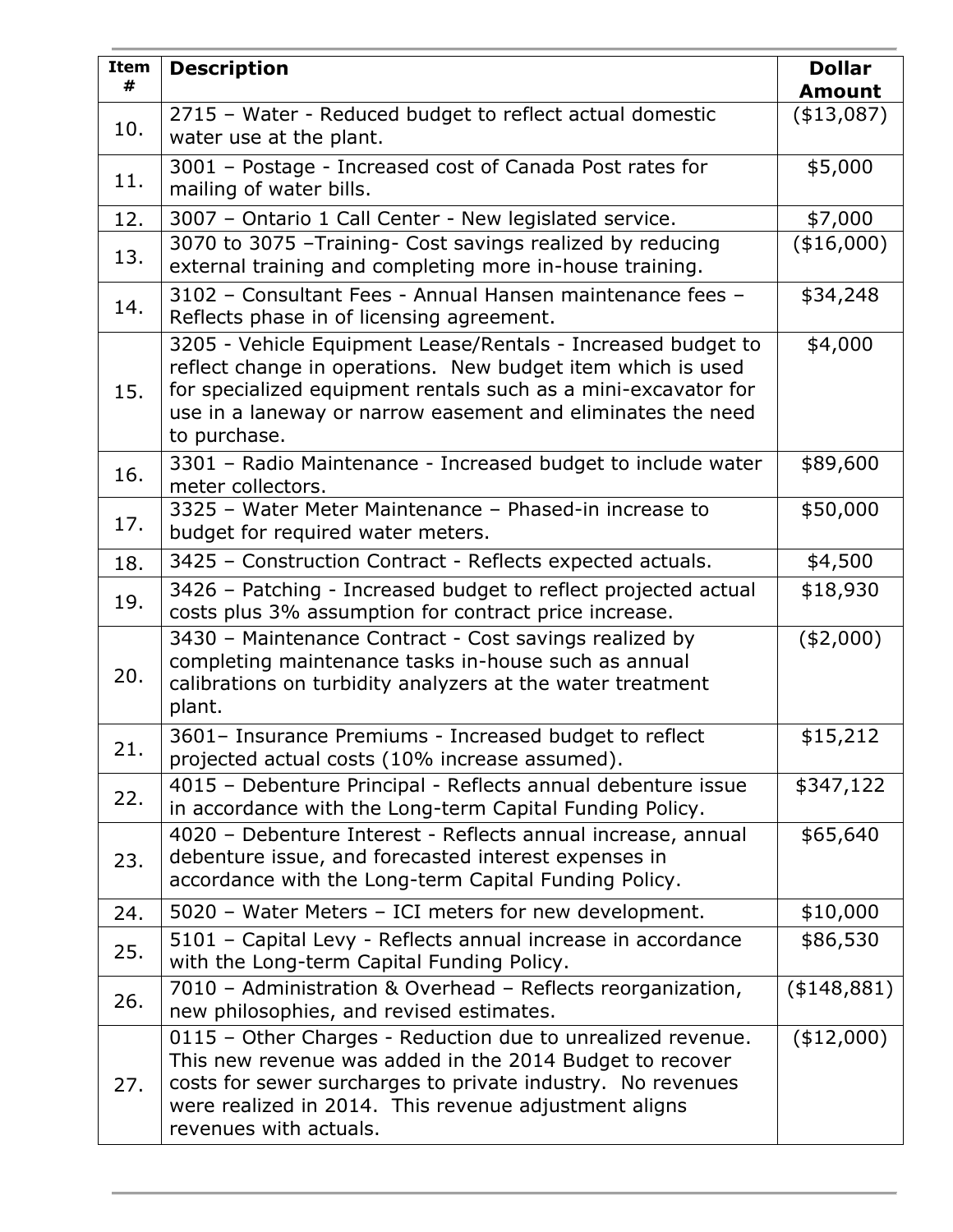| <b>Item</b><br># | <b>Description</b>                                                                                                                                                                                                                                                                                                                           | <b>Dollar</b><br><b>Amount</b> |
|------------------|----------------------------------------------------------------------------------------------------------------------------------------------------------------------------------------------------------------------------------------------------------------------------------------------------------------------------------------------|--------------------------------|
| 28.              | 0177 - Filtration Plant Levy - Reduced revenue to reflect<br>projected water treatment plant levy.                                                                                                                                                                                                                                           | (\$13,465)                     |
| 29.              | 0431 - Penalties/Water Accounts - Reflects user fee increases<br>and alignment of budget to projected actuals.                                                                                                                                                                                                                               | \$6,000                        |
| 30.              | 0460 - Transfer from Capital Fund as follows: (1) Summer<br>Construction Supervisor, (7) Summer Construction Operator 1<br>positions, (1) SCADA Electrician Position, (2) WWTP Students,<br>(1) WTP Student, and (3.5) Water/Sewer Distribution<br>Students. Reduced budget due to 10% of various staff time<br>now charged in storm budget. | (479, 689)                     |
| 31.              | 0850 - Admin Fees - Increased revenue to reflect projected<br>Admin fees which are paid on all service contracts and are non-<br>refundable. This represents an increase in the actual amount of<br>service contracts being applied for.                                                                                                     | \$5,720                        |
| 32.              | 0878 - Water Turn On/Off - Increased revenue to reflect<br>projected actuals.                                                                                                                                                                                                                                                                | \$5,580                        |
| 33.              | 0899 - Other Service Charges - Increased revenue to reflect<br>projected increase in service contracts.                                                                                                                                                                                                                                      | \$12,000                       |
| 34.              | 0985 - Septage Treatment - Reduced revenue to reflect<br>projected actuals although user fee rates have been increased.                                                                                                                                                                                                                      | (\$38,850)                     |
| 35.              | 0993 - By-Law Exceedance Surcharge - Reduced revenue due<br>to loss of industry user, which had previous water surcharge,<br>and is no longer located in North Bay.                                                                                                                                                                          | (\$11,000)                     |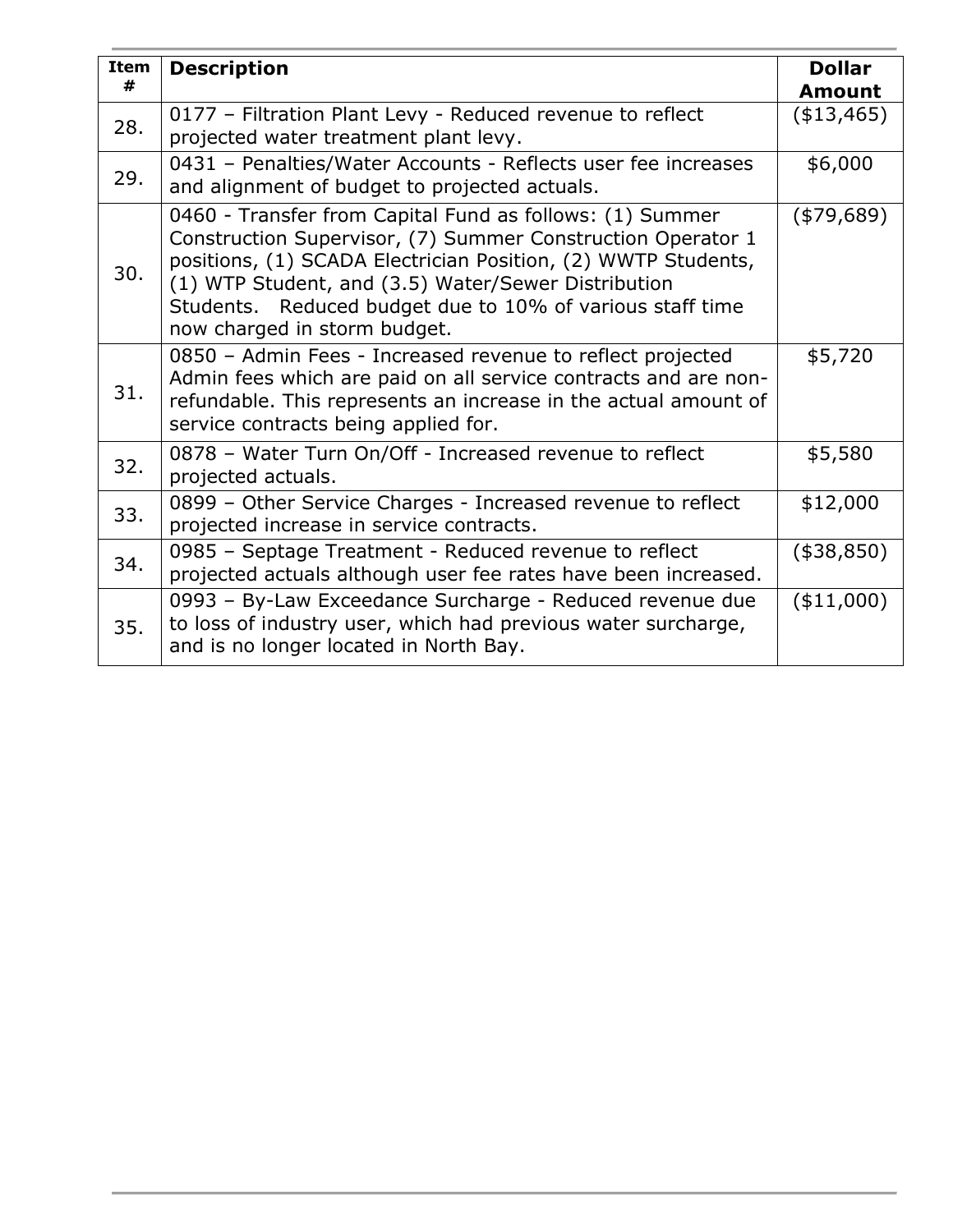

# **WATER**

# **2015 OPERATING BUDGET**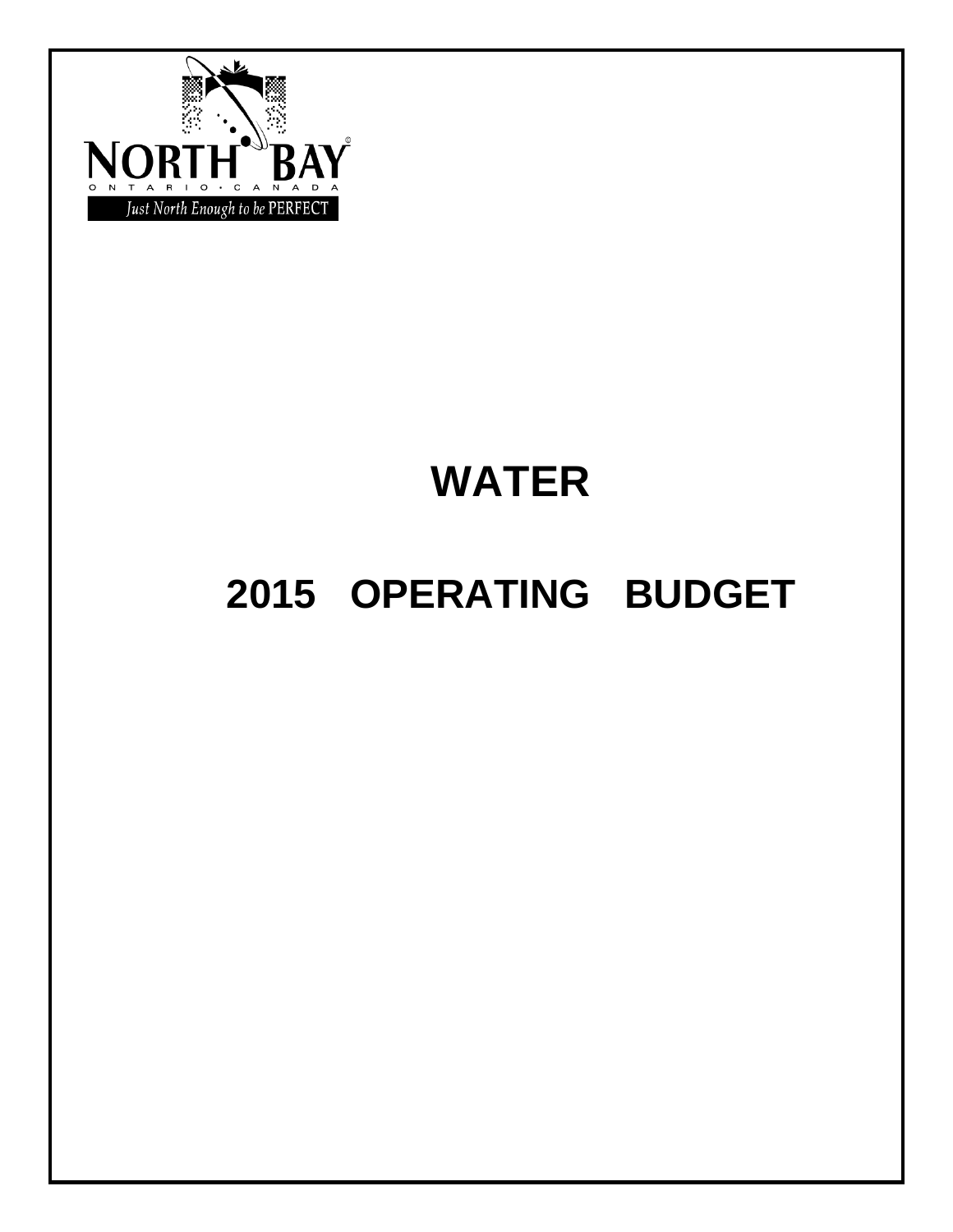

Budget Year: 2015; YTD End Date: December 2014

Division(s): WATER DISTRIBUTION WATER PLANT

|                                                                 | 2013<br><b>Actuals</b> | 2014<br><b>Actuals</b><br><b>YTD</b> | 2014<br><b>Budget</b> | 2015<br><b>Approved</b> | Variance     | Variance % | 2015<br>Council<br>Approved |
|-----------------------------------------------------------------|------------------------|--------------------------------------|-----------------------|-------------------------|--------------|------------|-----------------------------|
| <b>PERSONNEL</b>                                                |                        |                                      |                       |                         |              |            |                             |
| 1001 REGULAR SALARIES                                           | 1,337,396              | 1,392,971                            | 1,869,546             | 1,600,501               | (269, 046)   | $-14.39%$  | 1,600,501                   |
| 1002 TEMPORARY SALARIES                                         | 40,984                 | 39,230                               | 0                     | 8,705                   | 8,705        | 100.00 %   | 8,705                       |
| 1003 SHIFT PREMIUM                                              | 2,349                  | 1,530                                | 2,734                 | 2,805                   | 71           | 2.59 %     | 2,805                       |
| 1004 OTHER/STANDBY                                              | 75,594                 | 63,741                               | 53,077                | 54,281                  | 1,204        | 2.27%      | 54,281                      |
| 1011 REGULAR SALARIES<br><b>CAPITAL/Special Projects BUDGET</b> | 0                      | 0                                    | 94,196                | 148,832                 | 54,636       | 58.00%     | 148,832                     |
| 1101 OVERTIME FULLTIME                                          | 238,990                | 272,737                              | 254,389               | 238,689                 | (15,700)     | $-6.17%$   | 238,689                     |
| 1102 OVERTIME - PART TIME                                       | 213                    | 135                                  | 0                     | 0                       | 0            | 0.00%      | 0                           |
| 1202 VACATION                                                   | 135,356                | 195,646                              | 24,727                | 1,520                   | (23, 207)    | $-93.85%$  | 1,520                       |
| 1203 COMPASSIONATE LEAVE                                        | 0                      | 2,478                                | 0                     | 0                       | 0            | 0.00%      | 0                           |
| <b>1204 STATUTORY HOLIDAYS</b>                                  | 29,472                 | 105,013                              | 24,624                | 0                       | (24, 624)    | $-100.00%$ | 0                           |
| 1207 SICK LEAVE                                                 | 41,671                 | 98,160                               | 7,695                 | 0                       | (7,695)      | $-100.00%$ | 0                           |
| 1299 OTHER LABOUR COSTS                                         | 0                      | 185                                  | $\Omega$              | 0                       | 0            | 0.00%      | 0                           |
| 1301 WSIB LEAVE                                                 | 0                      | (7, 722)                             | 0                     | 0                       | 0            | 0.00%      | 0                           |
| 1401 TRAINING & SAFETY                                          | 9,041                  | 63,352                               | 13,338                | 0                       | (13, 338)    | -100.00%   | 0                           |
| 1499 OTHER EMP ALLOWANCES                                       | 0                      | 5,450                                | 0                     | 0                       | 0            | 0.00%      | 0                           |
| 1801 FRINGE BENEFITS-FULLTIME                                   | 527,084                | 623,459                              | 603,545               | 530,377                 | (73, 168)    | $-12.12%$  | 530,377                     |
| 1802 FRINGE BENEFITS-PARTTIME                                   | 2,547                  | 9,841                                | 1,207                 | 1,094                   | (112)        | $-9.32%$   | 1,094                       |
| PERSONNEL TOTAL                                                 | 2,440,698              | 2,866,207                            | 2,949,077             | 2,586,803               | (362, 274)   | $-12.28%$  | 2,586,803                   |
| <b>GOODS &amp; SERVICES</b>                                     |                        |                                      |                       |                         |              |            |                             |
| 2006 ASPHALT - COLD MIX                                         | 45,865                 | 32,303                               | 54,750                | 45,000                  | (9,750)      | $-17.81%$  | 45,000                      |
| 2008 CEMENT                                                     | 0                      | 20,000                               | 27,000                | 27,000                  | 0            | 0.00%      | 27,000                      |
| 2020 SEWER/WATER PIPE & PARTS                                   | 193                    | 122,407                              | 122,620               | 122,620                 | 0            | 0.00%      | 122,620                     |
| 2030 GRAVEL                                                     | 87,821                 | 65,542                               | 135,000               | 120,000                 | (15,000)     | $-11.11%$  | 120,000                     |
| <b>2036 SIGNS</b>                                               | 0                      | 96                                   | 0                     | 0                       | 0            | 0.00%      | 0                           |
| 2055 MATERIALS                                                  | 101,532                | 122,101                              | 157,000               | 160,375                 | 3,375        | 2.15 %     | 160,375                     |
| 2099 MISC. MATERIALS                                            | 175,815                | 42,905                               | 95,380                | 97,380                  | 2,000        | 2.10%      | 97,380                      |
| 2435 TOOLS                                                      | 21,417                 | 10,888                               | 26,575                | 17,838                  | (8,738)      | $-32.88%$  | 17,838                      |
| 2601 OFFICE SUPPLIES                                            | 4,175                  | 4,660                                | 5,400                 | 5,400                   | $\mathbf{0}$ | 0.00%      | 5,400                       |
| 2650 CLOTHING / UNIFORM                                         | 17,778                 | 17,133                               | 18,875                | 17,200                  | (1,675)      | $-8.87%$   | 17,200                      |
| 2655 SAFETY SUPPLIES                                            | 19,624                 | 19,773                               | 26,500                | 17,950                  | (8, 550)     | $-32.26%$  | 17,950                      |
| 2660 SAFETY BOOT ALLOWANCE                                      | 4,207                  | 5,538                                | 5,300                 | 5,830                   | 530          | 10.00 %    | 5,830                       |
| 2701 HYDRO                                                      | 754,276                | 769,614                              | 843,877               | 802,123                 | (41, 754)    | $-4.95%$   | 802,123                     |
| 2705 NATURAL GAS                                                | 6,361                  | 30,637                               | 13,565                | 13,565                  | 0            | 0.00%      | 13,565                      |
| 2715 WATER                                                      | 16,703                 | 6,550                                | 15,854                | 9,525                   | (6,329)      | -39.92 %   | 9,525                       |
| 2720 MUNICIPAL TAXES                                            | 137,321                | 137,169                              | 141,722               | 141,722                 | 0            | 0.00%      | 141,722                     |
| 3001 POSTAGE                                                    | 33,103                 | 38,599                               | 30,000                | 35,000                  | 5,000        | 16.67%     | 35,000                      |
| 3005 COURIER & DELIVERY                                         | 0                      | 143                                  | 0                     | 0                       | 0            | 0.00%      | 0                           |
| 3007 ONTARIO 1 CALL CENTER                                      | 0                      | 0                                    | 3,000                 | 6,000                   | 3,000        | 100.00%    | 6,000                       |
| 3010 TELEPHONE                                                  | 11,564                 | 13,433                               | 13,900                | 11,625                  | (2, 275)     | $-16.37%$  | 11,625                      |
| 3030 TRAVEL                                                     | 113                    | 0                                    | 0                     | 0                       | 0            | 0.00%      | 0                           |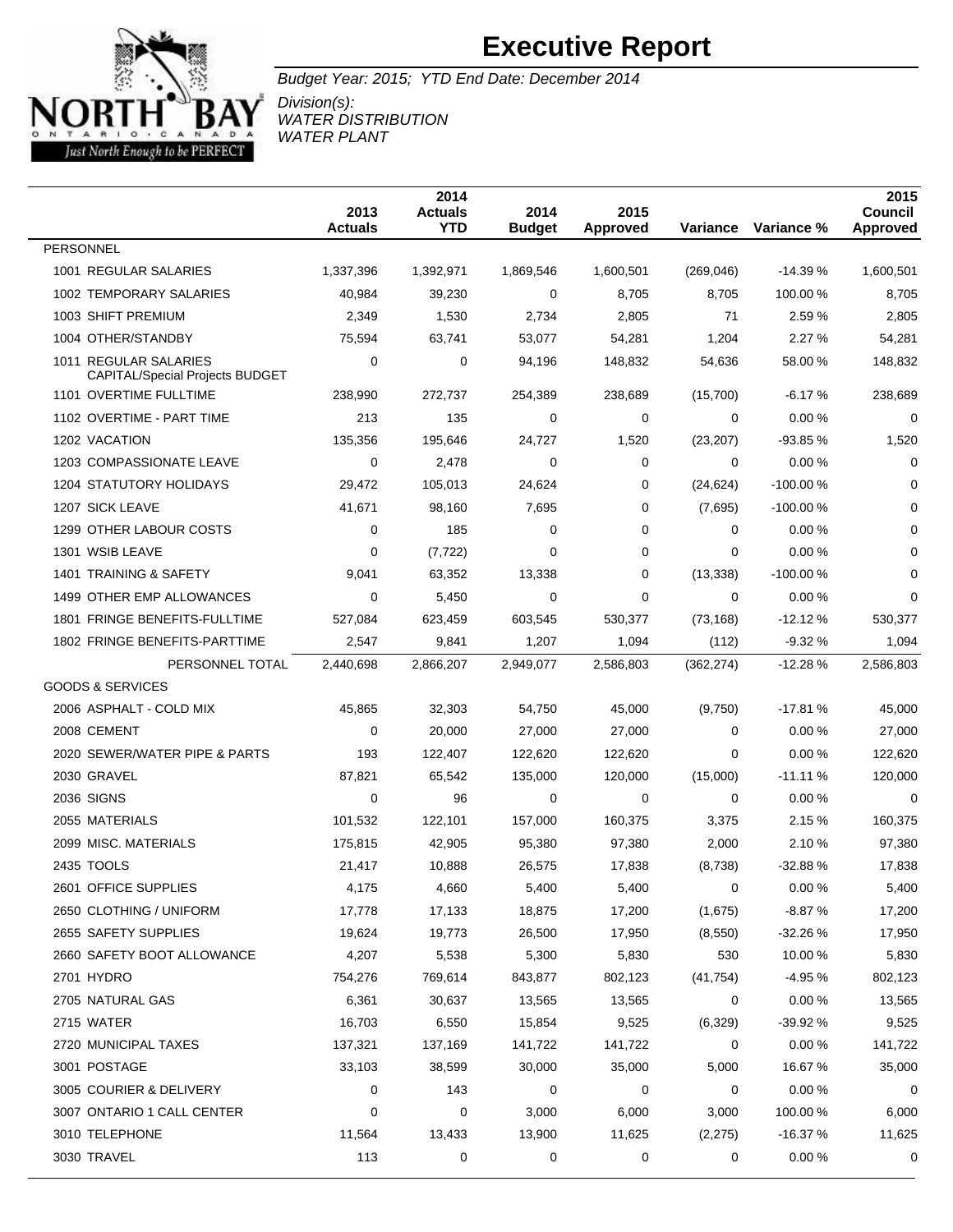

Budget Year: 2015; YTD End Date: December 2014

Division(s): WATER DISTRIBUTION WATER PLANT

|                                       | 2013<br><b>Actuals</b> | 2014<br><b>Actuals</b><br><b>YTD</b> | 2014<br><b>Budget</b> | 2015<br><b>Approved</b> | Variance    | Variance % | 2015<br>Council<br><b>Approved</b> |
|---------------------------------------|------------------------|--------------------------------------|-----------------------|-------------------------|-------------|------------|------------------------------------|
| 3035 MILEAGE                          | 8,582                  | 5,914                                | 12,000                | 8,900                   | (3,100)     | $-25.83%$  | 8,900                              |
| 3065 MEMBERSHIPS                      | 249                    | 2,563                                | 0                     | 2,990                   | 2,990       | 100.00 %   | 2,990                              |
| 3070 TRAINING COURSES - OUTSID        | 2,108                  | 0                                    | 2,000                 | 0                       | (2,000)     | $-100.00%$ | $\mathbf 0$                        |
| 3075 TRAINING COURSES - IN HOU        | 65,149                 | 48,962                               | 55,000                | 37,000                  | (18,000)    | $-32.73%$  | 37,000                             |
| 3099 MISC ADMIN EXPENSES              | 546                    | 3,750                                | 1,000                 | 1,830                   | 830         | 83.00 %    | 1,830                              |
| 3102 CONSULTANT FEES IS               | 15,000                 | 13,508                               | 15,000                | 33,815                  | 18,815      | 125.43%    | 33,815                             |
| 3205 VEHICLE LEASE/RENTAL             | 1,396                  | 9,525                                | 4,000                 | 5,000                   | 1,000       | 25.00 %    | 5,000                              |
| 3299 MISC LEASES & RENTS              | 0                      | 0                                    | 200                   | 200                     | 0           | 0.00%      | 200                                |
| 3301 RADIO MAINTENANCE                | 1,790                  | 3,190                                | 2,100                 | 91,700                  | 89,600      | 4,266.67 % | 91,700                             |
| 3325 WATER METER MAINTENANCE          | 6,863                  | 0                                    | 10,000                | 60,000                  | 50,000      | 500.00 %   | 60,000                             |
| 3350 DRY CLEANING/LAUNDERING          | 746                    | 553                                  | 1,000                 | 1,000                   | 0           | 0.00%      | 1,000                              |
| 3380 INTERNAL PROPERTY DAMAGES        | 114                    | 0                                    | 0                     | 0                       | 0           | 0.00%      | 0                                  |
| 3425 CONSTRUCTION CONTRACT            | 620,851                | 100,673                              | 139,500               | 141,000                 | 1,500       | 1.08 %     | 141,000                            |
| 3426 PATCHING                         | 0                      | 546,965                              | 520,000               | 535,600                 | 15,600      | 3.00%      | 535,600                            |
| 3427 HYDROSEEDING                     | 0                      | 31,705                               | 40,000                | 41,200                  | 1,200       | 3.00%      | 41,200                             |
| 3430 MAINTENANCE CONTRACT             | 9,852                  | 11,137                               | 17,000                | 15,000                  | (2,000)     | $-11.76%$  | 15,000                             |
| 3499 MISC CONTRACTS                   | 0                      | 0                                    | 1,300                 | 1,300                   | 0           | 0.00%      | 1,300                              |
| 3601 INSURANCE PREMIUMS               | 73,419                 | 79,487                               | 78,778                | 84,838                  | 6,060       | 7.69%      | 84,838                             |
| <b>GOODS &amp; SERVICES TOTAL</b>     | 2,244,535              | 2,317,422                            | 2,635,196             | 2,717,526               | 82,330      | 3.12%      | 2,717,526                          |
| <b>FINANCIAL EXPENSES</b>             |                        |                                      |                       |                         |             |            |                                    |
| 4015 DEBENTURE PRINCIPAL              | 1,271,725              | 1,618,835                            | 1,642,013             | 1,989,135               | 347,122     | 21.14 %    | 1,989,135                          |
| 4020 DEBENTURE INTEREST               | 367,349                | 428,171                              | 439,993               | 508,981                 | 68,988      | 15.68 %    | 508,981                            |
| <b>FINANCIAL EXPENSES TOTAL</b>       | 1,639,074              | 2,047,006                            | 2,082,006             | 2,498,116               | 416,110     | 19.99 %    | 2,498,116                          |
| CAPITAL/RESERVE TRANSACTIONS          |                        |                                      |                       |                         |             |            |                                    |
| 5015 OFFICE FURNITURE & EQUIP         | 0                      | 2,442                                | 0                     | 0                       | 0           | 0.00%      | 0                                  |
| 5020 WATER METERS                     | 0                      | 0                                    | 0                     | 10,000                  | 10,000      | 100.00 %   | 10,000                             |
| 5101 CAPITAL LEVY                     | 4,355,804              | 4,201,981                            | 4,201,981             | 4,320,389               | 118,408     | 2.82 %     | 4,320,389                          |
| 5115 TRANSFER TO RESERVE FUND         | 222,221                | 226,972                              | 0                     | 0                       | 0           | 0.00%      | 0                                  |
| CAPITAL/RESERVE TRANSACTIONS<br>TOTAL | 4,578,025              | 4,431,395                            | 4,201,981             | 4,330,389               | 128.408     | 3.06 %     | 4,330,389                          |
| <b>INTERNAL TRANSFERS</b>             |                        |                                      |                       |                         |             |            |                                    |
| 7001 VEH & EQUIPMENT USAGE FEE        | 746,445                | 650,096                              | 701,760               | 701,760                 | $\mathbf 0$ | 0.00%      | 701,760                            |
| 7010 ADMINISTRATON & OVERHEAD         | 625,777                | 577,438                              | 577,438               | 618,511                 | 41,073      | 7.11%      | 618,511                            |
| <b>EXPENSE TOTAL</b>                  | 12,274,552             | 12,889,564                           | 13,147,458            | 13,453,104              | 305,647     | 2.32 %     | 13,453,104                         |
| <b>REVENUE</b>                        |                        |                                      |                       |                         |             |            |                                    |
| 0175 DIRECT WATER BILLINGS            | 11,281,625             | 11,782,414                           | 11,773,696            | 12,311,753              | 538,057     | 4.57 %     | 12,311,753                         |
| 0177 FILTRATION PLANT LEVY            | 700,877                | 701,387                              | 719,335               | 705,870                 | (13, 465)   | $-1.87%$   | 705,870                            |
| 0178 CONSTRUCTION WATER               | 7,760                  | 8,116                                | 0                     | 0                       | 0           | 0.00%      | 0                                  |
| 0431 PENALTIES/WATER ACCOUNTS         | 17,316                 | 26,110                               | 12,000                | 15,000                  | 3,000       | 25.00 %    | 15,000                             |
| 0456 SALE OF SCRAP METALS             | 0                      | 355                                  | 0                     | 0                       | 0           | 0.00%      | 0                                  |
| 0460 TRANSFER FRM CAPITAL FUND        | 0                      | 0                                    | 426,526               | 181,281                 | (245, 245)  | $-57.50%$  | 181,281                            |
| 0470 TSF FROM RESERVE FUND            | 0                      | 45,996                               | 0                     | 0                       | 0           | 0.00%      | 0                                  |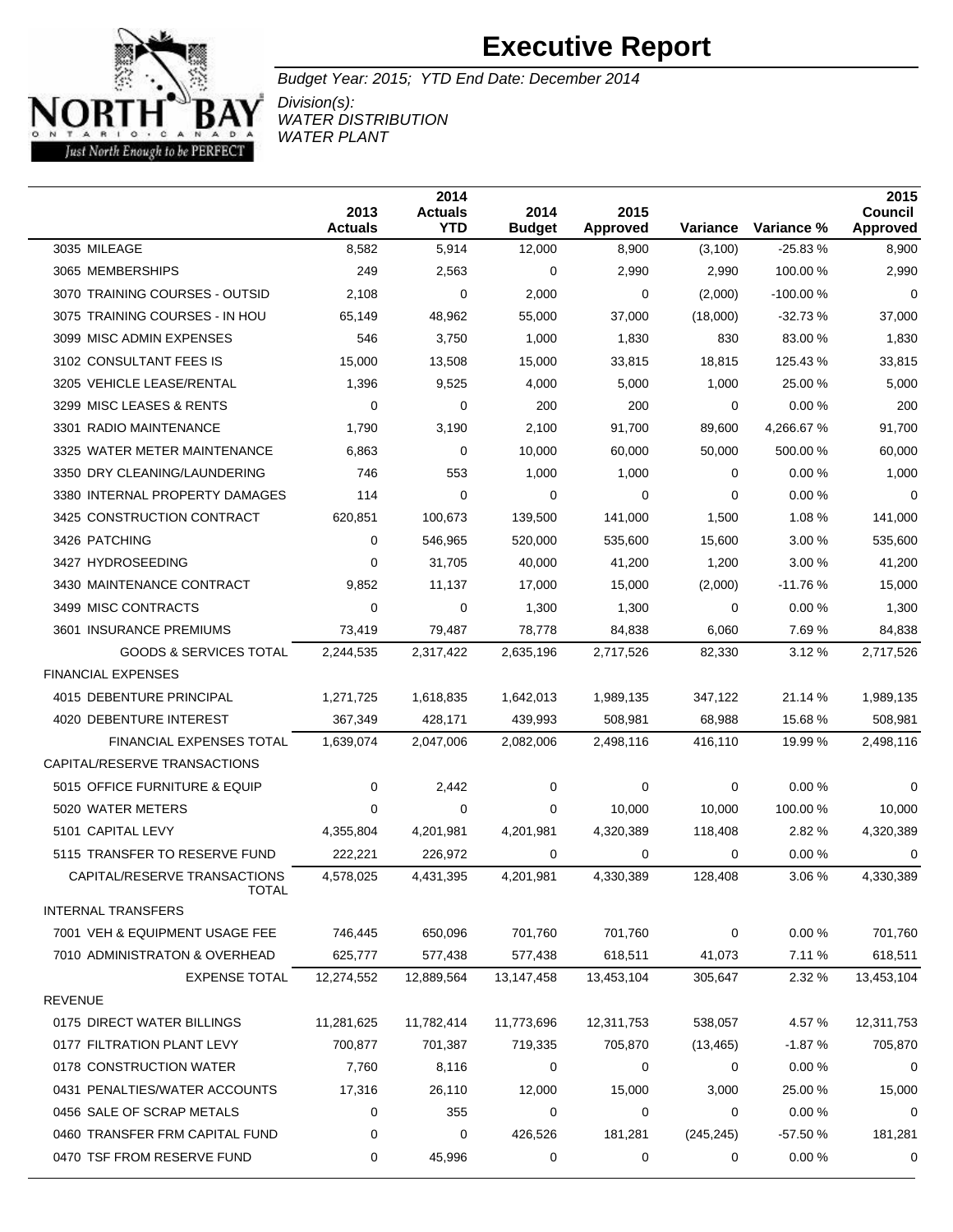#### Ď TARIO . C A  $N$  A  $\mathbf{D}$ Just North Enough to be PERFECT

### **Executive Report**

Budget Year: 2015; YTD End Date: December 2014

Division(s): WATER DISTRIBUTION WATER PLANT

|                                |                | 2014           |               |                 |          |            | 2015       |
|--------------------------------|----------------|----------------|---------------|-----------------|----------|------------|------------|
|                                | 2013           | <b>Actuals</b> | 2014          | 2015            |          |            | Council    |
|                                | <b>Actuals</b> | YTD            | <b>Budget</b> | <b>Approved</b> | Variance | Variance % | Approved   |
| 0472 REIMB - CUPE BENEFITS     | 1,585          | 2,026          | $\Omega$      | $\Omega$        | 0        | 0.00%      | 0          |
| 0476 REIMBURSEMENT-CUPE WAGES  | 5,001          | 8,075          | $\Omega$      | $\Omega$        | 0        | 0.00%      | 0          |
| 0479 REIMBURSEMENTS            | 55             | 1,500          | 0             | 0               | $\Omega$ | 0.00%      | 0          |
| 0480 SUNDRY REVENUE            | 24,308         | 34,206         | 25,000        | 25,001          | $\Omega$ | 0.00%      | 25,001     |
| 0509 MIN OF NORTH DEVEL & MINE | 4,446          | 3,850          | 0             | 0               | $\Omega$ | $-100.00%$ | 0          |
| 0532 YES PROGRAM               | 5,493          | 7.305          | 0             | 0               | $\Omega$ | 0.00%      | 0          |
| 0850 ADMIN FEES                | 10,099         | 26,692         | 5,280         | 11,000          | 5,720    | 108.33 %   | 11,000     |
| 0860 STATUS REPORTS            | 1.591          | 1.347          | 0             | 0               | $\Omega$ | 0.00%      | 0          |
| 0876 WATER CONNECTIONS         | 75,795         | 69,756         | 67,700        | 67,700          | $\Omega$ | 0.00%      | 67,700     |
| 0877 WATER THAWS               | 360            | 4,035          | 2,000         | 2,000           | $\Omega$ | 0.00%      | 2,000      |
| 0878 WATER TURN ON/OFF         | 46,840         | 53,330         | 34,420        | 40,000          | 5,580    | 16.21 %    | 40,000     |
| 0879 WATER PRESSURE TESTING    | 0              | 0              | 2,000         | 2,000           | $\Omega$ | 0.00%      | 2,000      |
| 0899 OTHER SERVICE CHARGES     | 91,402         | 113,063        | 79,500        | 91,500          | 12,000   | 15.09 %    | 91,500     |
| <b>REVENUE TOTAL</b>           | 12,274,552     | 12,889,563     | 13,147,458    | 13,453,105      | 305,647  | 2.32%      | 13,453,105 |
| <b>GRAND TOTAL:</b>            | 0              | 0              | 0             | 0               | 0        | $-58.21%$  | $\bf{0}$   |
| <b>PERCENT INCREASE:</b>       |                |                |               |                 |          |            | $-58.21%$  |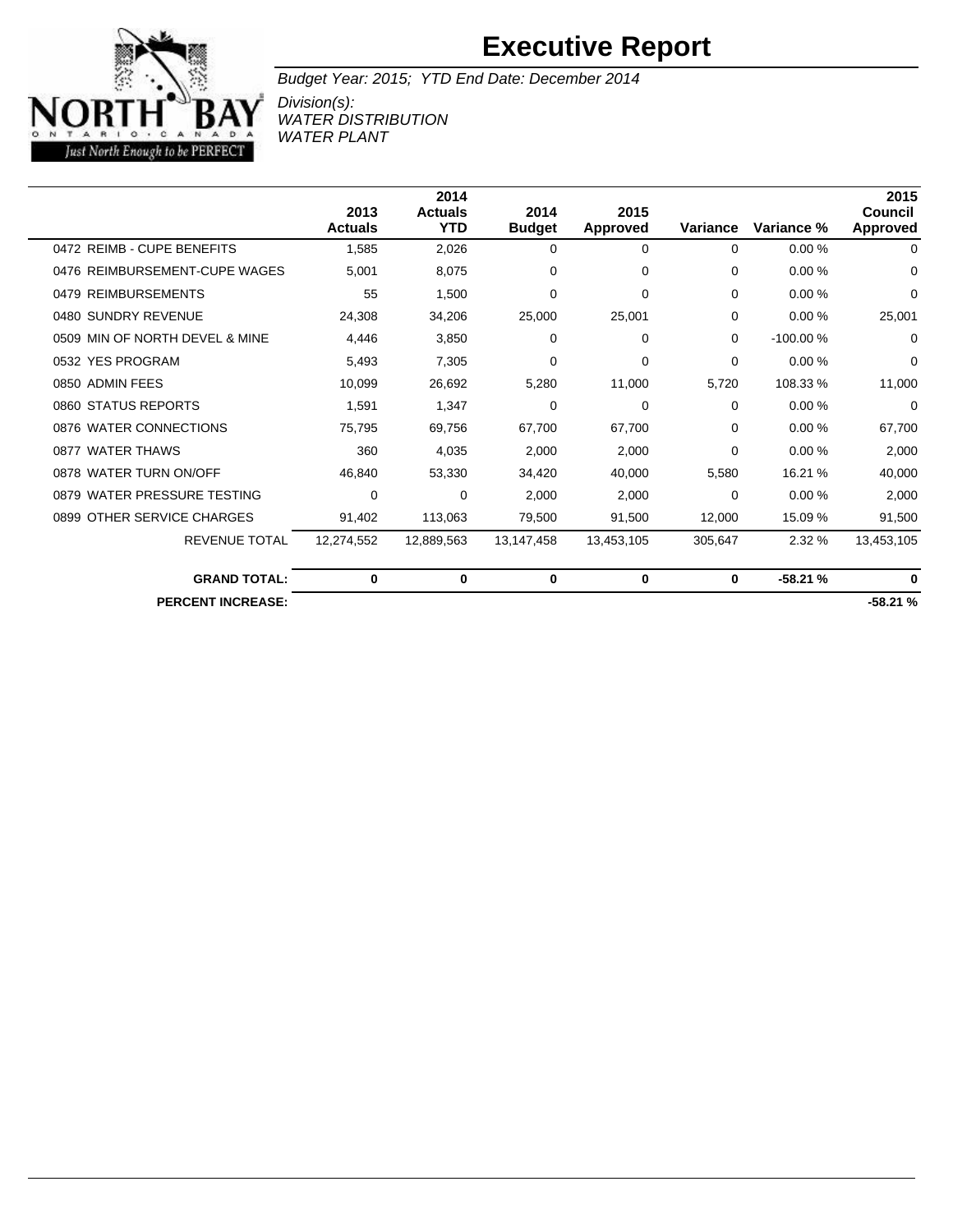

# **SANITARY SEWER**

# **2015 OPERATING BUDGET**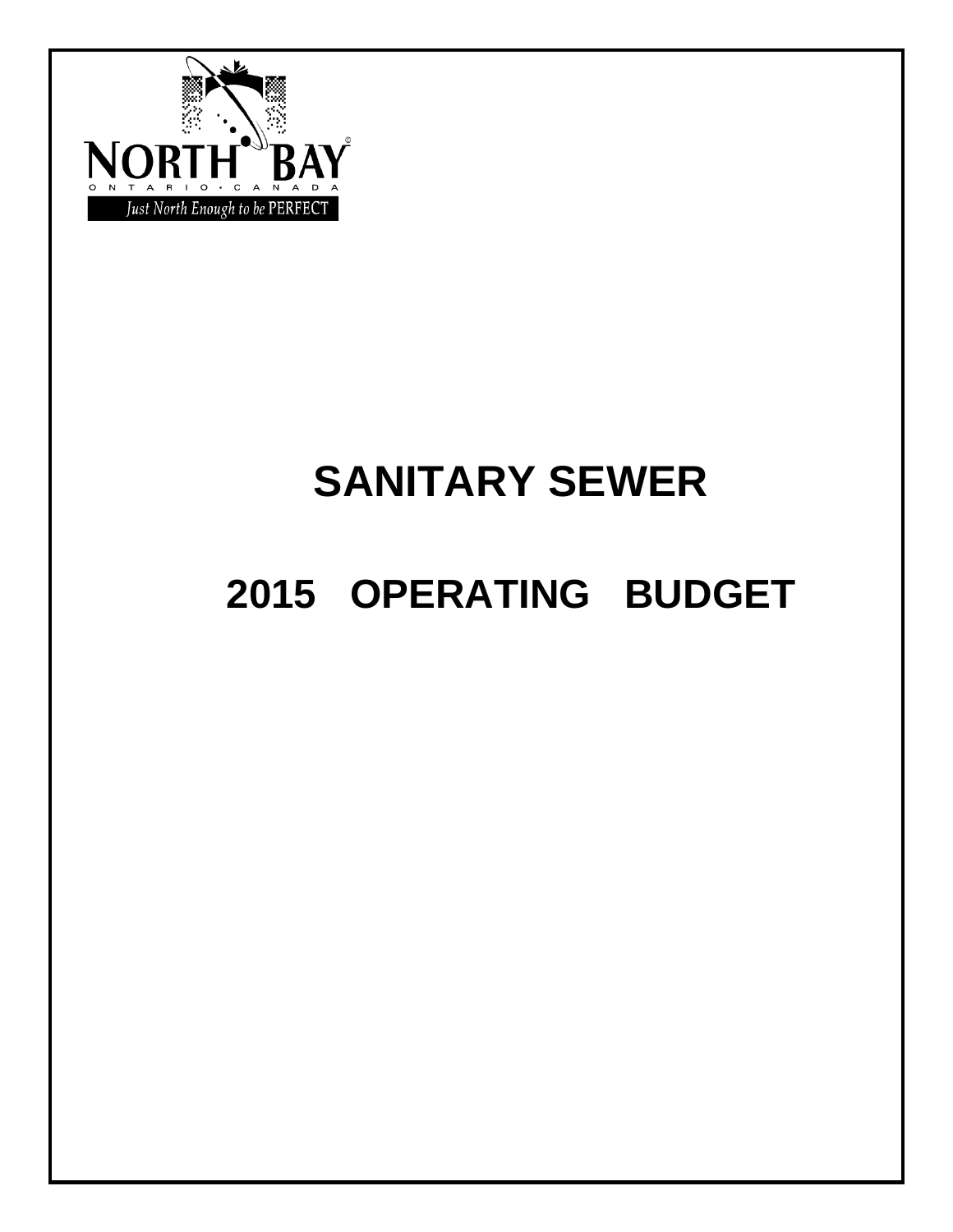

Budget Year: 2015; YTD End Date: December 2014 Division(s): SANITARY SEWER DISTRIBUTION

SANITARY SEWER PLANT

 **Actuals Actuals YTD Budget Approved Variance Variance % Council Approved PERSONNEL**  REGULAR SALARIES 806,622 812,199 1,176,168 1,425,624 249,456 21.21 % 1,425,624 TEMPORARY SALARIES 28,534 29,204 0 14,186 14,186 100.00 % 14,186 SHIFT PREMIUM 662 779 514 514 0 -0.01 % 514 OTHER/STANDBY 14,642 4,313 28,800 28,380 (420) -1.46 % 28,380 MODIFIED DUTIES 0 2,451 0 0 0 0.00 % 0 REGULAR SALARIES CAPITAL/Special Projects BUDGET 0 79,812 196,634 116,823 146.37 % 196,634 OVERTIME FULLTIME 102,426 125,334 140,264 144,398 4,134 2.95 % 144,398 OVERTIME - PART TIME 103 51 0 0 0 0.00 % 0 VACATION 60,599 29,897 7,990 1,666 (6,324) -79.15 % 1,666 COMPASSIONATE LEAVE 5,256 0 0 0 0 0.00 % 0 STATUTORY HOLIDAYS 99,637 9,946 12,312 0 (12,312) -100.00 % 0 SICK LEAVE 43,361 3,046 1,847 0 (1,847) -100.00 % 0 OTHER LABOUR COSTS 332 0 0 0 0 0.00 % 0 WSIB LEAVE (6,056) 0 0 0 0 0.00 % 0 TRAINING & SAFETY 59,456 12,076 4,617 0 (4,617) -100.00 % 0 1499 OTHER EMP ALLOWANCES 3.833 557 0 0 0 0.00 % 0 FRINGE BENEFITS-FULLTIME 319,866 284,085 389,553 488,788 99,234 25.47 % 488,788 1802 FRINGE BENEFITS-PARTTIME 0 162 452 1,199 747 165.06 % 1,199 PERSONNEL TOTAL 1,539,272 1,314,099 1,842,330 2,301,389 459,059 24.92 % 2,301,389 GOODS & SERVICES ASPHALT - COLD MIX 5,744 10,090 9,000 9,250 250 2.78 % 9,250 CEMENT 0 5,470 7,000 0 (7,000) -100.00 % 0 SEWER/WATER PIPE & PARTS 76 35,109 32,830 32,830 0 0.00 % 32,830 GRAVEL 21,017 21,199 34,200 31,100 (3,100) -9.06 % 31,100 CONCRETE 0 260 0 0 0 0.00 % 0 MATERIALS 222,496 222,321 237,400 230,000 (7,400) -3.12 % 230,000 MISC. MATERIALS 119,141 67,721 67,670 67,670 0 0.00 % 67,670 TOOLS 12,396 17,182 21,160 20,190 (970) -4.58 % 20,190 OFFICE SUPPLIES 3,059 2,839 2,550 2,550 0 0.00 % 2,550 JANITORIAL SUPPLIES (55) 121 0 0 0 0.00 % 0 CLOTHING / UNIFORM 4,333 6,973 6,800 7,560 760 11.18 % 7,560 SAFETY SUPPLIES 10,168 16,397 18,400 20,960 2,560 13.91 % 20,960 SAFETY BOOT ALLOWANCE 1,403 2,496 6,625 5,989 (636) -9.60 % 5,989 HYDRO 460,052 492,881 463,604 495,626 32,022 6.91 % 495,626 NATURAL GAS 34,188 33,385 32,400 32,863 463 1.43 % 32,863 WATER 12,301 4,419 13,239 6,481 (6,758) -51.05 % 6,481 MUNICIPAL TAXES 97,293 98,919 102,451 102,451 0 0.00 % 102,451 3001 POSTAGE 1 15 0 0 0 0.00 % 0 COURIER & DELIVERY 126 1,971 900 500 (400) -44.44 % 500 ONTARIO 1 CALL CENTER 0 0 3,000 7,000 4,000 133.33 % 7,000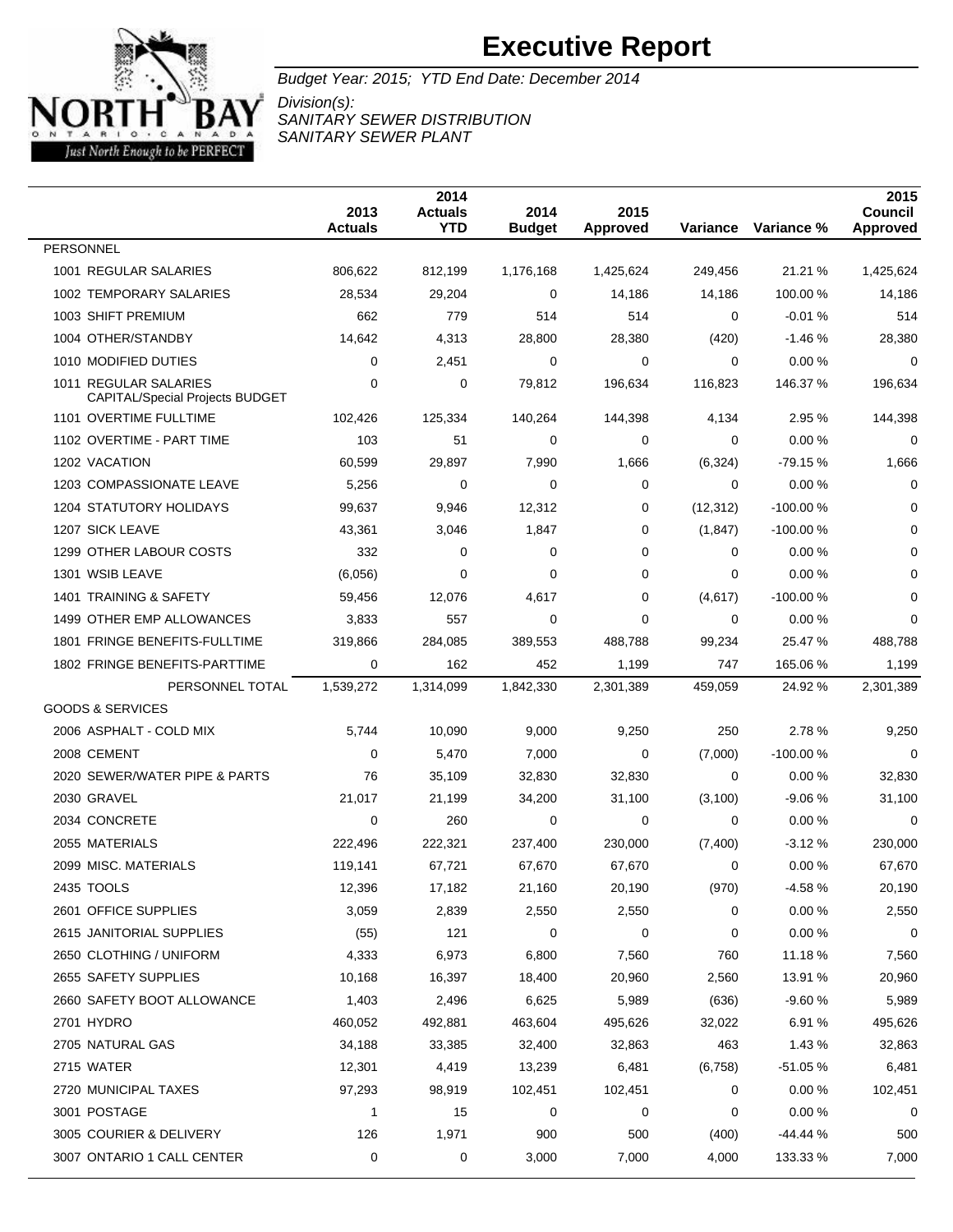

Budget Year: 2015; YTD End Date: December 2014

Division(s): SANITARY SEWER DISTRIBUTION SANITARY SEWER PLANT

|                                              | 2013<br><b>Actuals</b> | 2014<br><b>Actuals</b><br><b>YTD</b> | 2014<br><b>Budget</b> | 2015<br>Approved | Variance    | Variance % | 2015<br><b>Council</b><br>Approved |
|----------------------------------------------|------------------------|--------------------------------------|-----------------------|------------------|-------------|------------|------------------------------------|
| 3010 TELEPHONE                               | 20,960                 | 25,060                               | 22,750                | 23,900           | 1,150       | 5.05 %     | 23,900                             |
| 3030 TRAVEL                                  | 617                    | 0                                    | 0                     | 0                | 0           | 0.00%      | 0                                  |
| 3035 MILEAGE                                 | 605                    | 4,323                                | 2,300                 | 6,120            | 3,820       | 166.09 %   | 6,120                              |
| 3065 MEMBERSHIPS                             | 495                    | 1,449                                | 0                     | 0                | $\Omega$    | 0.00%      | 0                                  |
| 3075 TRAINING COURSES - IN HOU               | 10,081                 | 21,252                               | 22,000                | 26,000           | 4,000       | 18.18 %    | 26,000                             |
| 3099 MISC ADMIN EXPENSES                     | 0                      | 3,375                                | 2,660                 | 1,464            | (1, 196)    | $-44.96%$  | 1,464                              |
| 3102 CONSULTANT FEES IS                      | 15,000                 | 13,586                               | 15,000                | 30,433           | 15,433      | 102.89%    | 30,433                             |
| 3205 VEHICLE LEASE/RENTAL                    | 689                    | 533                                  | 1,000                 | 4,000            | 3,000       | 300.00 %   | 4,000                              |
| 3301 RADIO MAINTENANCE                       | 1,184                  | 1,366                                | 1,190                 | 1,190            | 0           | 0.00%      | 1,190                              |
| 3350 DRY CLEANING/LAUNDERING                 | 0                      | 354                                  | 0                     | 0                | $\mathbf 0$ | 0.00%      | $\mathbf 0$                        |
| 3425 CONSTRUCTION CONTRACT                   | 232,018                | 54,350                               | 67,200                | 70,200           | 3,000       | 4.46 %     | 70,200                             |
| 3426 PATCHING                                | 0                      | 111,091                              | 111,000               | 114,330          | 3,330       | 3.00%      | 114,330                            |
| 3427 HYDROSEEDING                            | 0                      | 1,436                                | 14,000                | 14,420           | 420         | 3.00%      | 14,420                             |
| 3430 MAINTENANCE CONTRACT                    | 9,158                  | 9,871                                | 8,000                 | 8,000            | 0           | 0.00%      | 8,000                              |
| 3601 INSURANCE PREMIUMS                      | 115,776                | 122,844                              | 121,840               | 130,992          | 9,152       | 7.51 %     | 130,992                            |
| 3969 SLUDGE DISPOSAL                         | 135,744                | 140,858                              | 120,000               | 120,000          | 0           | 0.00%      | 120,000                            |
| <b>GOODS &amp; SERVICES TOTAL</b>            | 1,546,066              | 1,551,516                            | 1,568,169             | 1,624,069        | 55,900      | 3.56 %     | 1,624,069                          |
| <b>FINANCIAL EXPENSES</b>                    |                        |                                      |                       |                  |             |            |                                    |
| 4015 DEBENTURE PRINCIPAL                     | 117,500                | 117,500                              | 117,500               | 117,500          | 0           | 0.00%      | 117,500                            |
| 4020 DEBENTURE INTEREST                      | 28,788                 | 25,358                               | 25,526                | 22,178           | (3,348)     | $-13.12%$  | 22,178                             |
| FINANCIAL EXPENSES TOTAL                     | 146,288                | 142,858                              | 143,026               | 139,678          | (3,348)     | $-2.34%$   | 139,678                            |
| CAPITAL/RESERVE TRANSACTIONS                 |                        |                                      |                       |                  |             |            |                                    |
| 5015 OFFICE FURNITURE & EQUIP                | 0                      | 290                                  | 0                     | 0                | 0           | 0.00%      | 0                                  |
| 5101 CAPITAL LEVY                            | 3,343,354              | 3,566,742                            | 3,566,742             | 3,534,864        | (31, 878)   | $-0.89%$   | 3,534,864                          |
| 5115 TRANSFER TO RESERVE FUND                | 589,617                | 508,024                              | 0                     | 0                | 0           | 0.00%      | 0                                  |
| CAPITAL/RESERVE TRANSACTIONS<br><b>TOTAL</b> | 3,932,971              | 4,075,056                            | 3,566,742             | 3,534,864        | (31, 878)   | $-0.89%$   | 3,534,864                          |
| <b>INTERNAL TRANSFERS</b>                    |                        |                                      |                       |                  |             |            |                                    |
| 7001 VEH & EQUIPMENT USAGE FEE               | 312,014                | 307.698                              | 357,250               | 357,250          | 0           | 0.00%      | 357,250                            |
| 7010 ADMINISTRATON & OVERHEAD                | 625,880                | 638,396                              | 638,396               | 448,442          | (189, 954)  | -29.75 %   | 448,442                            |
| <b>EXPENSE TOTAL</b>                         | 8,102,490              | 8,029,623                            | 8,115,913             | 8,405,692        | 289,779     | 3.57%      | 8,405,692                          |
| <b>REVENUE</b>                               |                        |                                      |                       |                  |             |            |                                    |
| 0115 OTHER CHARGES ON TAX BILL               | 0                      | 0                                    | 12,000                | 0                | (12,000)    | $-100.00%$ | 0                                  |
| 0180 SEWER SURCHARGE                         | 7,995,463              | 7,877,936                            | 7,835,761             | 8,018,834        | 183,073     | 2.34 %     | 8,018,834                          |
| 0431 PENALTIES/WATER ACCOUNTS                | 17,316                 | 12,584                               | 12,000                | 15,000           | 3,000       | 25.00 %    | 15,000                             |
| 0460 TRANSFER FRM CAPITAL FUND               | 0                      | 0                                    | 86,302                | 251,858          | 165,556     | 191.83%    | 251,858                            |
| 0472 REIMB - CUPE BENEFITS                   | 0                      | 67                                   | 0                     | 0                | 0           | 0.00%      | 0                                  |
| 0476 REIMBURSEMENT-CUPE WAGES                | 0                      | 449                                  | 0                     | 0                | 0           | 0.00%      | 0                                  |
| 0480 SUNDRY REVENUE                          | 15,661                 | 17,305                               | 0                     | 0                | 0           | 0.00%      | 0                                  |
| 0873 SANITARY SEWER CONNECTION               | (2,316)                | 53,556                               | 50,000                | 50,000           | 0           | 0.00%      | 50,000                             |
| 0874 SEWER RODDINGS                          | 31,740                 | 34,880                               | 35,000                | 35,000           | 0           | 0.00%      | 35,000                             |
| 0899 OTHER SERVICE CHARGES                   | 0                      | 904                                  | 0                     | 0                | 0           | 0.00%      | 0                                  |